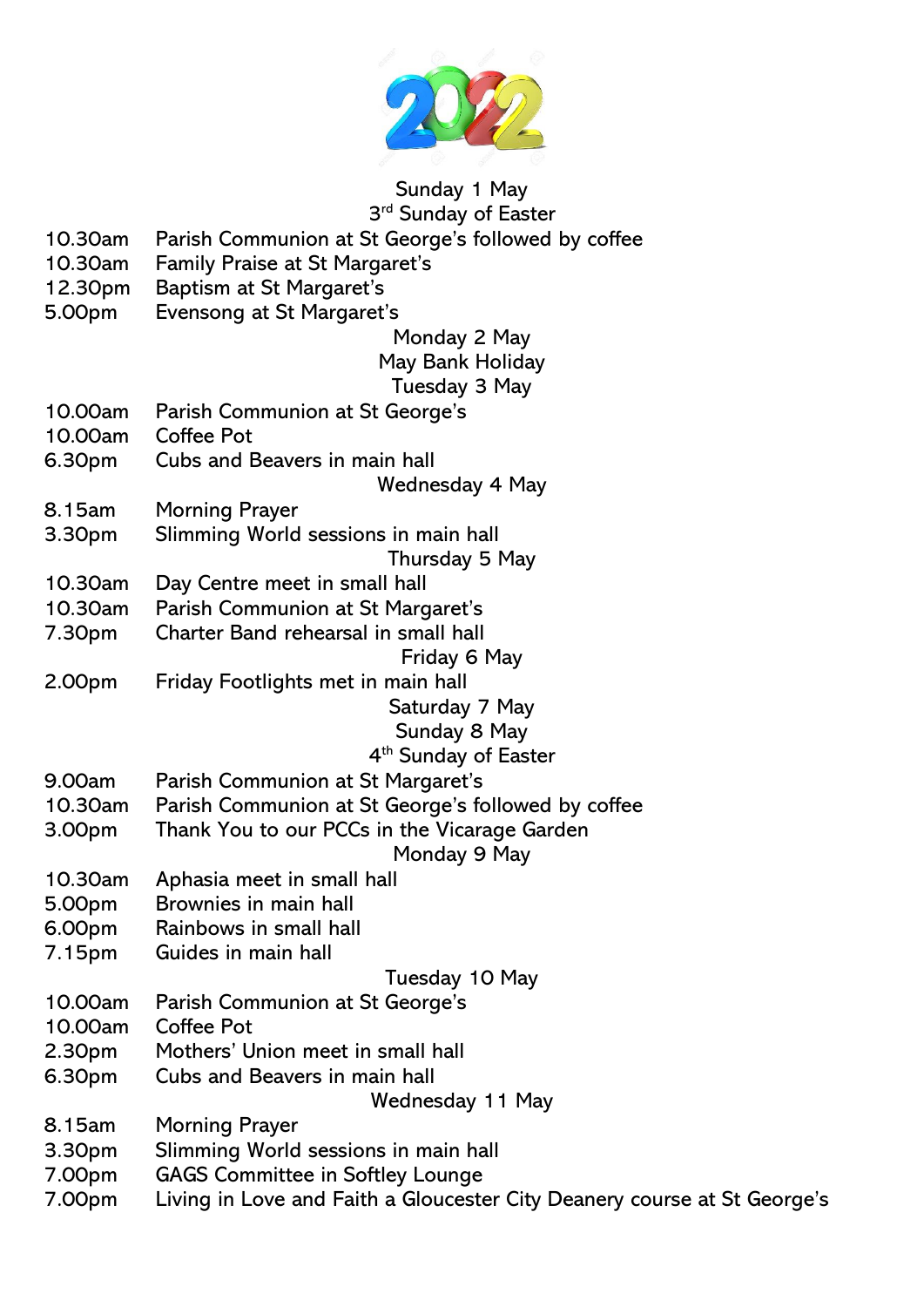|                  | Thursday 12 May                                                          |
|------------------|--------------------------------------------------------------------------|
| 10.30am          | Day Centre meet in small hall                                            |
| 10.30am          | Parish Communion at St Margaret's                                        |
|                  | Friday 13 May                                                            |
|                  | Crossroads article deadline                                              |
| 2.00pm           | Friday Footlights met in main hall                                       |
|                  | Saturday 14 May                                                          |
| 1.00pm           | Private let in main hall                                                 |
|                  | Sunday 15 May                                                            |
|                  | 5 <sup>th</sup> Sunday of Easter                                         |
|                  | <b>CHRISTIAN AID WEEK STARTS</b>                                         |
| 10.30am          | Parish Communion at St George's followed by coffee                       |
|                  | 12.00noon St George's APCM                                               |
| 5.00pm           | Evensong at St Margaret's followed by Annual Parochial Church Meeting    |
|                  | Monday 16 May                                                            |
| 5.00pm           | Brownies in main hall                                                    |
| 6.00pm           | Rainbows in small hall                                                   |
| 7.15pm           | Guides in main hall                                                      |
|                  | Tuesday 17 May                                                           |
| 10.00am          | Parish Communion at St George's                                          |
| 10.00am          | <b>Coffee Pot</b>                                                        |
| 6.30pm           | Cubs and Beavers in main hall                                            |
| 7.00pm           | <b>PCC</b> meeting                                                       |
|                  | Wednesday 18 May                                                         |
| 8.15am           | <b>Morning Prayer</b>                                                    |
| 3.30pm           | Slimming World sessions in main hall                                     |
| 7.00pm           | Living in Love and Faith a Gloucester City Deanery course at St George's |
| 7.30pm           | Refresh meet at Grange Baptist                                           |
|                  | Thursday 19 May                                                          |
| 10.30am          | Day Centre meet in small hall                                            |
| 10.30am          | Parish Communion at St Margaret's                                        |
|                  |                                                                          |
|                  | Friday 20 May                                                            |
| 2.00pm<br>7.30pm | Friday Footlights met in main hall<br>Gardening Club meet in main hall   |
|                  |                                                                          |
|                  | Saturday 21 May                                                          |
| 2.30pm           | CIT Environmental Group Litter Pick meet at Grange Baptist               |
| 11.30pm          | <b>Wedding at St Margaret's</b><br><b>CHRISTIAN AID WEEK ENDS</b>        |
|                  |                                                                          |
|                  | Sunday 22 May                                                            |
|                  | 6 <sup>th</sup> Sunday of Easter                                         |
| 9.00am           | Parish Communion at St Margaret's                                        |
| 10.30am          | Parish Communion at St George's followed by coffee                       |
|                  | Monday 23 May                                                            |
|                  | Crossroads' printing                                                     |
| 10.30am          | Aphasia meet in small hall                                               |
| 5.00pm           | Brownies in main hall                                                    |
| 6.00pm           | Rainbows in small hall                                                   |
| 7.00pm           | CIT a conversation regarding engaging with children and families         |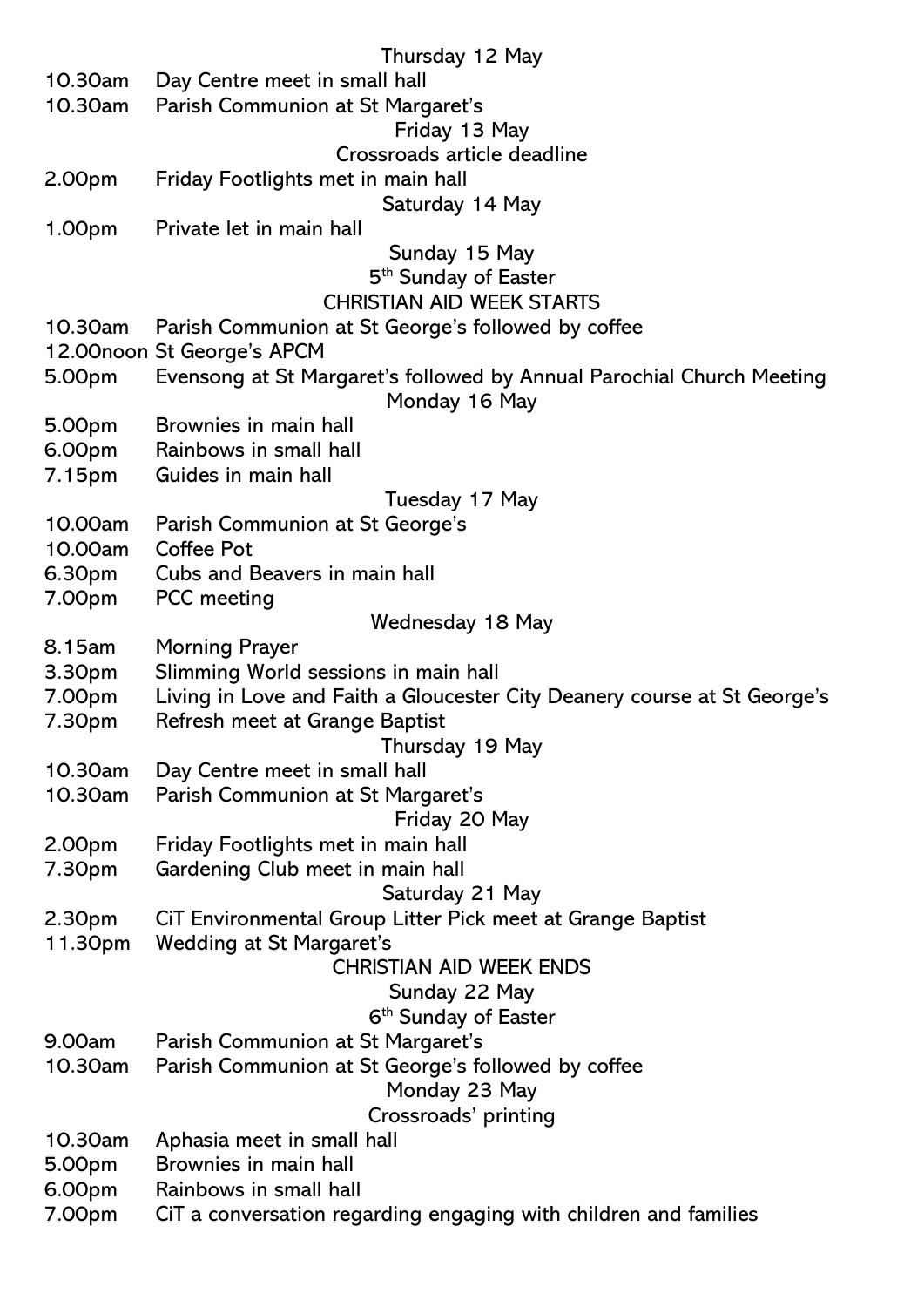| 7.15pm             | Guides in main hall                                                      |
|--------------------|--------------------------------------------------------------------------|
|                    | Tuesday 24 May                                                           |
| 10.00am            | Parish Communion at St George's                                          |
| 10.00am            | <b>Coffee Pot</b>                                                        |
| 6.30pm             | Cubs and Beavers in main hall                                            |
|                    | Wednesday 25 May                                                         |
| 8.15am             | <b>Morning Prayer</b>                                                    |
| 3.30pm             | Slimming World sessions in main hall                                     |
| 7.00pm             | Living in Love and Faith a Gloucester City Deanery course at St George's |
|                    | Thursday 26 May                                                          |
|                    | <b>ASCENSION DAY</b>                                                     |
| 10.30am            | Day Centre meet in small hall                                            |
| 10.30am            | Parish Communion at St Margaret's                                        |
| 7.30pm             | Charter Band rehearsal in small hall                                     |
|                    | Friday 27 May                                                            |
| 2.00pm             | Friday Footlights met in main hall                                       |
| 2.30pm             | Quiet Prayer Group meet in St George's                                   |
| 7.30pm             | Entertainers meet in main hall                                           |
|                    | Saturday 28 May                                                          |
|                    | Sunday 29 May                                                            |
|                    | 7 <sup>th</sup> Sunday of Easter                                         |
|                    | Crossroads available                                                     |
| 9.00am             | Parish Communion at St Margaret's                                        |
| 10.30am            | Parish Communion at St George's followed by coffee                       |
|                    | Monday 30 May                                                            |
|                    | SPRING BANK HOLIDAY moved to Thursday 2 June                             |
|                    | Tuesday 31 May                                                           |
| 10.00am<br>10.00am | Parish Communion at St George's<br><b>Coffee Pot</b>                     |
|                    | Wednesday 1 June                                                         |
| 8.15am             |                                                                          |
| 3.30pm             | Morning Prayer on Zoom<br>Slimming World sessions in main hall           |
| 7.00pm             | Living in Love and Faith a Gloucester City Deanery course at St George's |
|                    | Thursday 2 June                                                          |
|                    | <b>Bank Holiday</b>                                                      |
| 10.30am            | Parish Communion at St Margaret's                                        |
|                    | Friday 3 June                                                            |
|                    | <b>Additional Bank Holiday</b>                                           |
| 2.00pm             | <b>CIT Family Picnic in Randwick Park</b>                                |
|                    | Saturday 4 June                                                          |
|                    | Sunday 5 June                                                            |
|                    | PENTECOST/ Whit Sunday                                                   |
| 10.30am            | Parish Communion at St George's followed by coffee                       |
| 10.30am            | Family Praise at St Margaret's                                           |
| 5.00pm             | Evensong at St Margaret's                                                |
|                    | Monday 6 June                                                            |
| 5.00pm             | Brownies in main hall                                                    |
| 6.00pm             | Rainbows in small hall                                                   |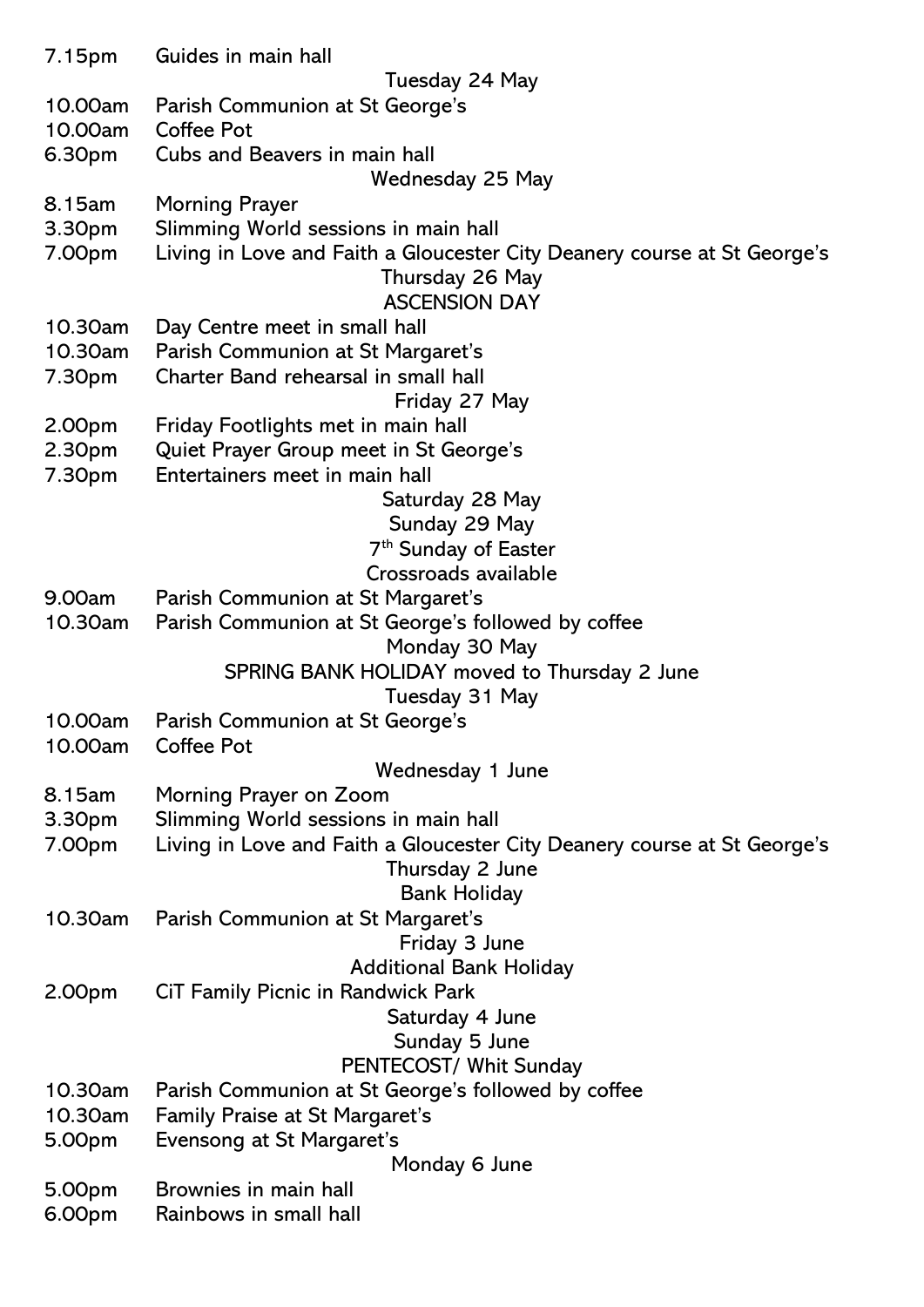| 7.15pm           | Guides in main hall                                                      |
|------------------|--------------------------------------------------------------------------|
|                  | Tuesday 7 June                                                           |
| 10.00am          | Parish Communion at St George's                                          |
| 10.00am          | <b>Coffee Pot</b>                                                        |
| 6.30pm           | Cubs and Beavers in main hall                                            |
| 7.00pm           | St George's Centre Management Committee meet in small hall               |
|                  | Wednesday 8 June                                                         |
| 8.15am           | <b>Morning Prayer</b>                                                    |
| 3.30pm           | Slimming World sessions in main hall                                     |
| 7.00pm           | <b>GAGs Committee met in small hall</b>                                  |
| 7.00pm           | Living in Love and Faith a Gloucester City Deanery course at St George's |
|                  | Thursday 9 June                                                          |
| 10.30am          | Day Centre meet in small hall                                            |
| 10.30am          | Parish Communion at St Margaret's                                        |
| 7.30pm           | Charter Band rehearsal in small hall                                     |
| 7.30pm           | Archdeacon's Visitation service in St George's Church                    |
|                  | Friday 10 June                                                           |
| 2.00pm           | Friday Footlights met in main hall                                       |
| 7.30pm           | Entertainers meet in main hall                                           |
|                  | Saturday 11 June                                                         |
| 10.00am          | Messy Church at St George's                                              |
|                  | Sunday 12 June                                                           |
|                  | <b>TRINITY SUNDAY</b>                                                    |
| 9.00am           | Parish Communion at St Margaret's                                        |
| 10.30am          | Parish Communion at St George's and 100 Club Draw                        |
|                  | Monday 13 June                                                           |
|                  | Crossroads article deadline                                              |
| 10.30am          | Aphasia meet in small hall                                               |
| 5.00pm           | Brownies in main hall                                                    |
| 6.00pm           | Rainbows in small hall                                                   |
| 7.15pm           | Guides in main hall                                                      |
|                  | Tuesday 14 June                                                          |
| 10.00am          | Parish Communion at St George's                                          |
| 10.00am          | Coffee Pot                                                               |
| 2.30pm           | Mothers' Union meet in small hall                                        |
| 6.30pm           | Cubs and Beavers in main hall                                            |
|                  | Wednesday 15 June                                                        |
| 8.15am           | Morning Prayer on Zoom                                                   |
| 3.30pm           | Slimming World sessions in main hall                                     |
| 7.30pm           | Refresh meet at English Martyrs                                          |
|                  | Thursday 16 June                                                         |
| 10.30am          | Day Centre meet in small hall                                            |
| 10.30am          | Parish Communion at St Margaret's                                        |
|                  | Charter Band rehearsal in small hall                                     |
| 7.30pm           |                                                                          |
|                  | Friday 17 June                                                           |
| 2.00pm<br>7.30pm | Friday Footlights met in main hall<br>Entertainers meet in small hall    |
|                  | Gloucester Amateur Gardeners meet in main hall                           |
| 7.30pm           |                                                                          |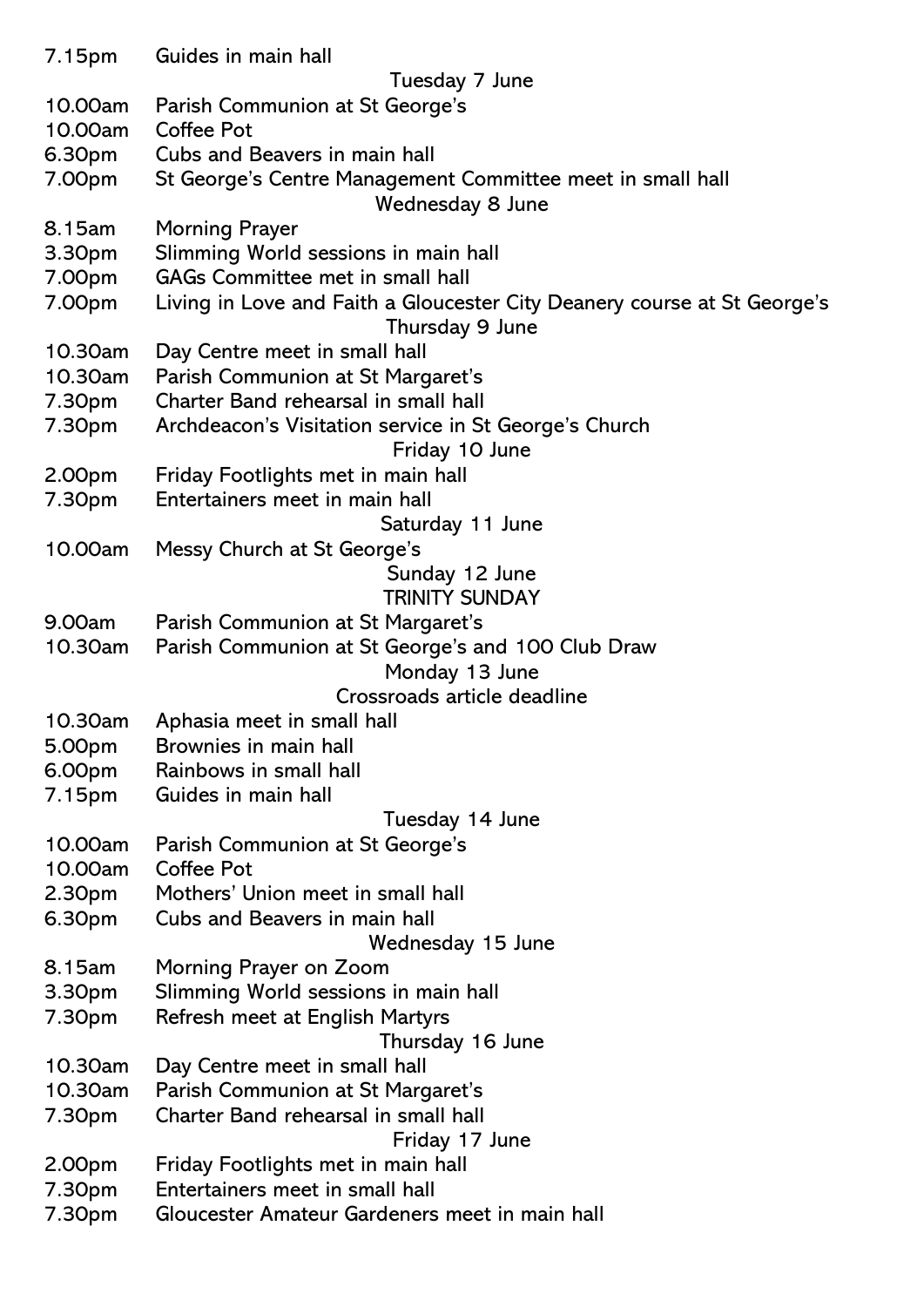| Saturday 18 June                                                                        |
|-----------------------------------------------------------------------------------------|
| CiT Environmental Group Litter Pick meet at English Martyrs                             |
| Sunday 19 June                                                                          |
| 1 <sup>st</sup> Sunday after Trinity                                                    |
| Parish Communion at St George's                                                         |
| Evensong at St Margaret's                                                               |
| Monday 20 June                                                                          |
| Crossroads' printing                                                                    |
| Aphasia Now/Speakability in small hall<br>Brownies in main hall                         |
| Rainbows in small hall                                                                  |
| Guides in main hall                                                                     |
| Tuesday 21 June                                                                         |
| Parish Communion at St George's                                                         |
| <b>Coffee Pot</b>                                                                       |
| Cubs and Beavers in main hall                                                           |
| Wednesday 22 June                                                                       |
| <b>Morning Prayer</b>                                                                   |
| Slimming World sessions in main hall                                                    |
| Thursday 23 June                                                                        |
| Day Centre meet in small hall                                                           |
| Parish Communion at St Margaret's Church                                                |
| Charter Band rehearsal in small hall                                                    |
| Friday 24 June                                                                          |
| Friday Footlights met in main hall<br>Quiet Prayer Group meet at Christchurch Abbeydale |
| Entertainers meet in main hall                                                          |
| Saturday 25 June                                                                        |
| Sunday 26 June                                                                          |
| 2 <sup>nd</sup> Sunday after Trinity                                                    |
| Church Magazine, Crossroads available                                                   |
| Parish Communion at St Margaret's                                                       |
| Parish Communion at St George's                                                         |
| Monday 27 June                                                                          |
| Aphasia meet in small hall                                                              |
| Brownies in main hall                                                                   |
| Rainbows in small hall                                                                  |
| Guides in main hall                                                                     |
| Tuesday 28 June                                                                         |
| Parish Communion at St George's<br><b>Coffee Pot</b>                                    |
| Cubs and Beavers in main hall                                                           |
| Deanery Synod venue TBC                                                                 |
| Wednesday 29 June                                                                       |
| <b>Morning Prayer</b>                                                                   |
| Slimming World sessions in main hall                                                    |
| Thursday 30 June                                                                        |
| Day Centre meet in small hall                                                           |
|                                                                                         |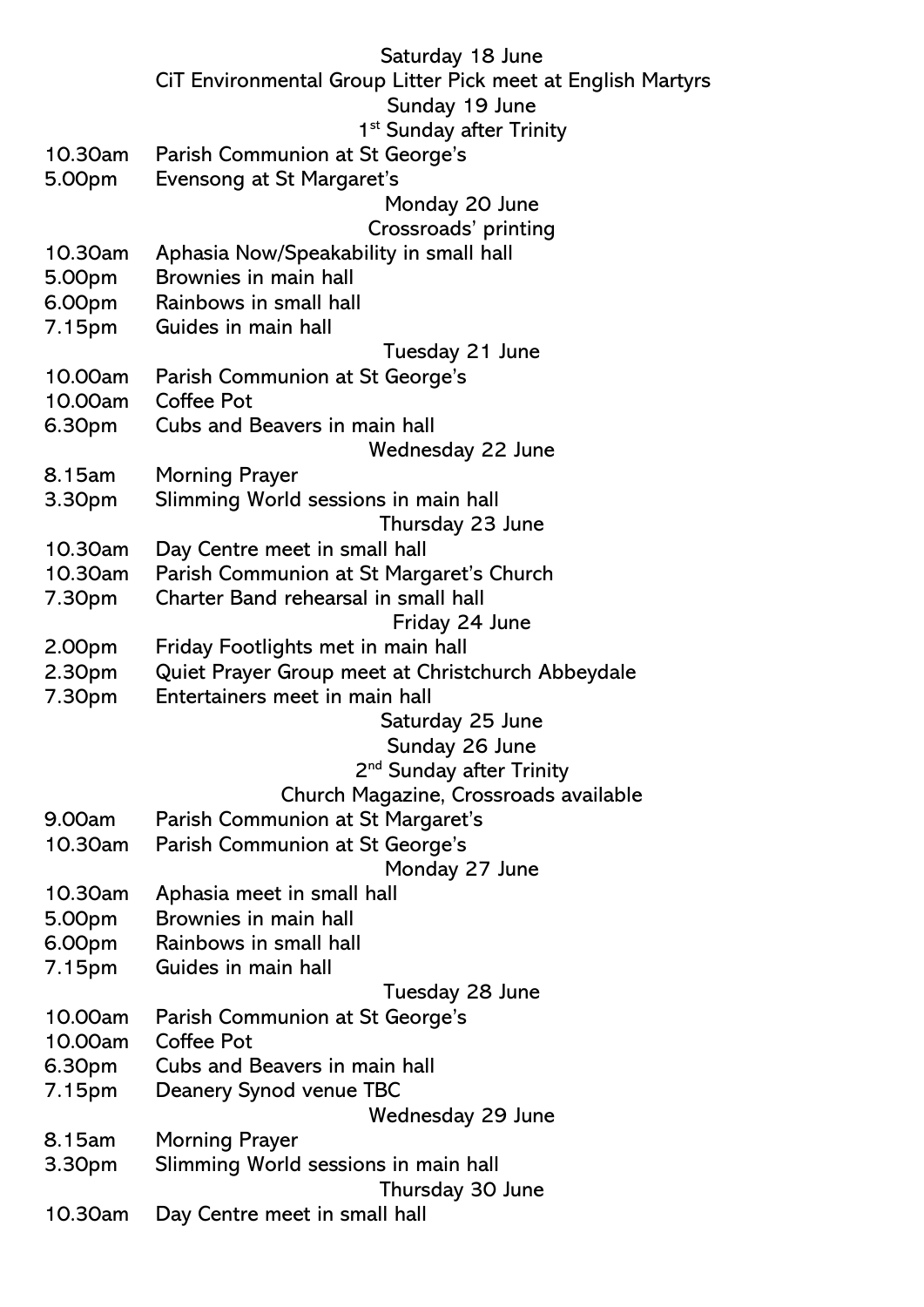| 10.30am | Parish Communion at St Margaret's Church                |
|---------|---------------------------------------------------------|
| 7.30pm  | Charter Band rehearsal in small hall                    |
|         | Friday 1 July                                           |
| 2.00pm  | Friday Footlights met in main hall                      |
| 7.30pm  | Entertainers meet in main hall                          |
|         | Saturday 2 July                                         |
|         | Sunday 3 July                                           |
|         | 3 <sup>rd</sup> Sunday after Trinity/Thomas the Apostle |
| 10.30am | Parish Communion at St George's                         |
| 10.30am | <b>Family Praise at St Margaret's</b>                   |
| 5.00pm  | Evensong at St Margaret's                               |
|         | Monday 4 July                                           |
| 5.00pm  | Brownies in main hall                                   |
| 6.00pm  | Rainbows in small hall                                  |
| 7.15pm  | Guides in main hall                                     |
|         | Tuesday 5 July                                          |
| 10.00am | Parish Communion at St George's                         |
| 10.00am | <b>Coffee Pot</b>                                       |
| 6.30pm  | Cubs and Beavers in main hall                           |
|         | Wednesday 6 July                                        |
| 8.15am  | Morning Prayer on Zoom                                  |
| 3.30pm  | Slimming World sessions in main hall                    |
|         | Thursday 7 July                                         |
| 10.30am | Parish Communion at St Margaret's                       |
|         | Friday 8 July                                           |
| 7.30pm  | Entertainers meet in main hall                          |
|         | Saturday 9 July                                         |
| 7.30pm  | Let Us Entertain You in main hall TBC                   |
|         | Sunday 10 July                                          |
|         | 4 <sup>th</sup> Sunday after Trinity                    |
| 9.00am  | Parish Communion at St Margaret's                       |
| 10.30am | Parish Communion at St George's                         |
|         | Monday 11 July                                          |
| 10.30am | Aphasia meet in small hall                              |
| 5.00pm  | Brownies in main hall                                   |
| 6.00pm  | Rainbows in small hall                                  |
| 7.15pm  | Guides in main hall                                     |
|         | Tuesday 12 July                                         |
| 10.00am | Parish Communion at St George's                         |
| 10.00am | <b>Coffee Pot</b>                                       |
| 2.30pm  | Mothers' Union meet in small hall                       |
| 6.30pm  | Cubs and Beavers in main hall                           |
| 7.00pm  | <b>Benefice Standing Committee</b>                      |
|         | Wednesday 13 July                                       |
|         | Crossroads article deadline                             |
| 8.15am  | Morning Prayer on Zoom                                  |
| 3.30pm  | Slimming World sessions in main hall                    |
|         | Thursday 14 July                                        |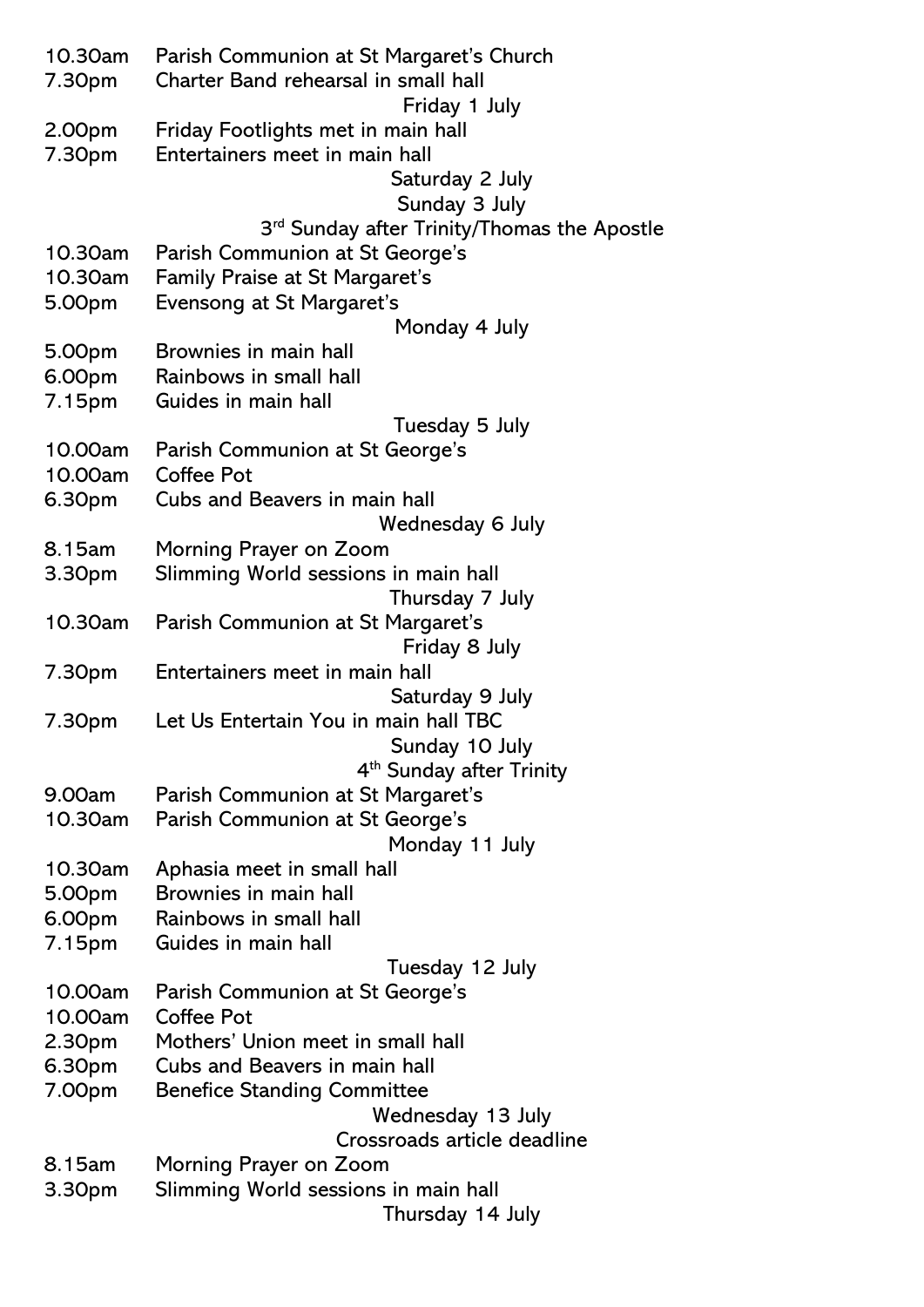|         | 10.30am Parish Communion at St Margaret's<br>Friday 15 July |
|---------|-------------------------------------------------------------|
|         | Entertainers meet in main hall                              |
| 7.30pm  | Saturday 16 July                                            |
|         | Sunday 17 July                                              |
|         |                                                             |
|         | 5 <sup>th</sup> Sunday after Trinity                        |
| 10.30am | Parish Communion at St George's                             |
| 5.00pm  | Evensong at St Margaret's                                   |
|         | Monday 18 July                                              |
|         | Crossroads' printing week                                   |
| 5.00pm  | Brownies in main hall                                       |
| 6.00pm  | Rainbows in small hall                                      |
| 7.15pm  | Guides in main hall                                         |
|         | Tuesday 19 July                                             |
| 10.00am | Parish Communion at St George's                             |
| 10.00am | <b>Coffee Pot</b>                                           |
| 6.30pm  | Cubs and Beavers in main hall                               |
|         | Wednesday 20 July                                           |
| 8.15am  | Morning Prayer on Zoom                                      |
| 3.30pm  | Slimming World sessions in main hall                        |
| 7.30pm  | Refresh meet at St George's                                 |
|         | Thursday 21 July                                            |
| 10.30am | Parish Communion at St Margaret's Church                    |
|         | Friday 22 July                                              |
| 7.30pm  | Entertainers meet in main hall                              |
|         | Saturday 23 July                                            |
|         | CiT Environmental Group Litter Pick meet at St George's     |
|         | Sunday 24 July                                              |
|         | 6 <sup>th</sup> Sunday after Trinity                        |
| 9.00am  | Parish Communion at St Margaret's                           |
| 10.30am | Parish Communion at St George's                             |
|         | Monday 25 July                                              |
|         | Tuesday 26 July                                             |
| 10.00am | Parish Communion at St George's                             |
| 10.00am | Coffee Pot                                                  |
| 6.30pm  | Cubs in main hall                                           |
|         |                                                             |
|         | Wednesday 27 July                                           |
| 8.15am  | Morning Prayer on Zoom                                      |
| 3.30pm  | Slimming World sessions in main hall                        |
|         | Thursday 28 July                                            |
| 10.30am | Parish Communion at St Margaret's Church                    |
|         | Friday 29 July                                              |
| 2.30pm  | Quiet Prayer Group meet at Christchurch Abbeydale           |
| 7.30pm  | Entertainers meet in main hall                              |
|         | Saturday 30 July                                            |
|         | Sunday 31 July                                              |
|         | 7 <sup>th</sup> Sunday after Trinity                        |
|         | See website for Church Magazine, Crossroads                 |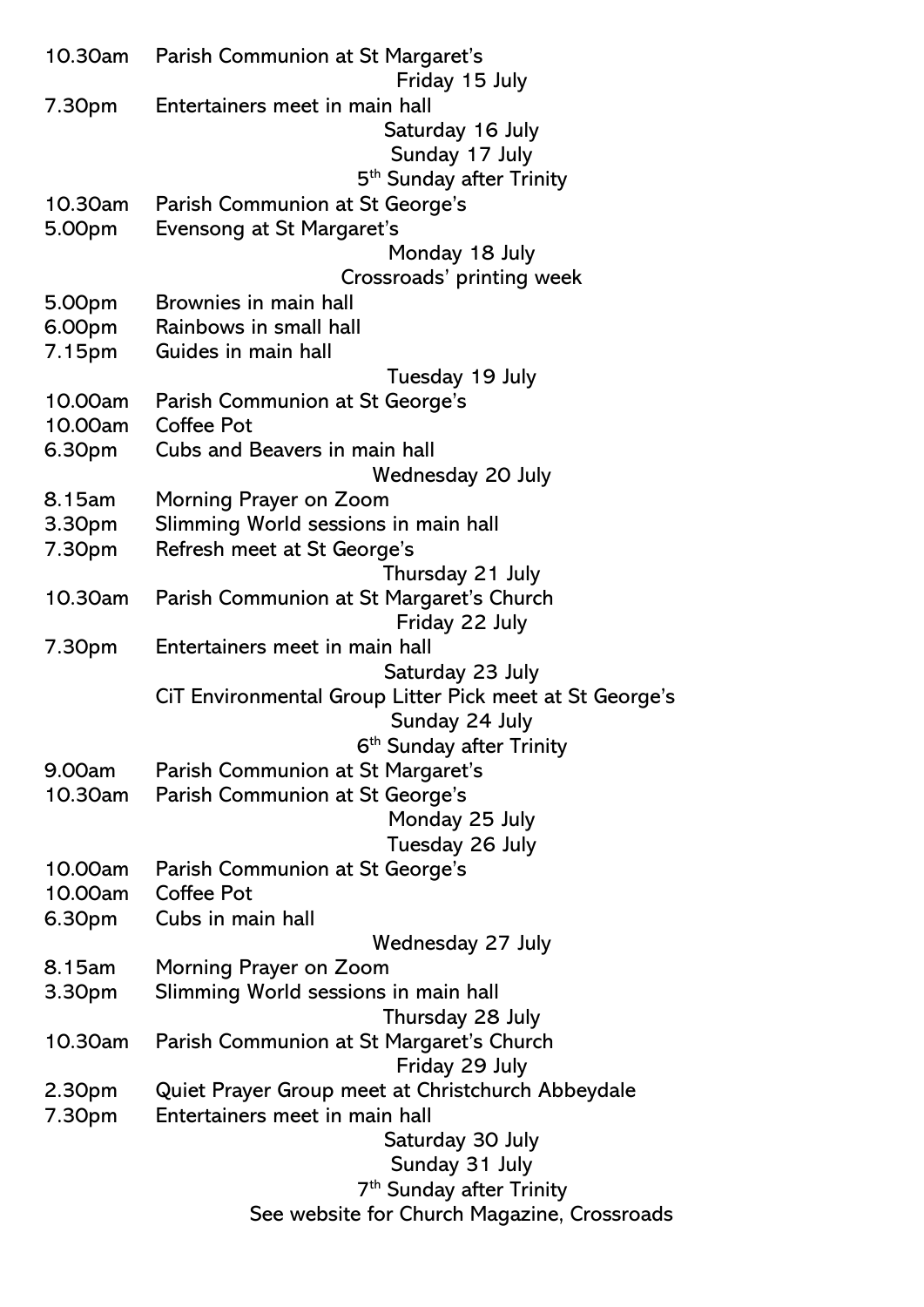| 9.00am<br>10.30am | Parish Communion at St Margaret's<br>Parish Communion at St George's         |
|-------------------|------------------------------------------------------------------------------|
|                   | Monday 1 August                                                              |
|                   | <b>Tuesday 2 August</b>                                                      |
| 10.00am           | Parish Communion at St George's                                              |
| 10.00am           | <b>Coffee Pot</b>                                                            |
| 8.15am            | <b>Wednesday 3 August</b><br>Morning Prayer on Zoom                          |
| 3.30pm            | Slimming World sessions in main hall                                         |
| 7.00pm            | St George's Centre Management Committee meet in small hall                   |
|                   | Thursday 4 August                                                            |
| 10.30am           | Parish Communion at St Margaret's                                            |
|                   | Friday 5 August                                                              |
|                   | Saturday 6 August                                                            |
|                   | Sunday 7 August                                                              |
|                   | 8 <sup>th</sup> Sunday after Trinity                                         |
| 9.00am            | Parish Communion at St Margaret's Church                                     |
| 10.30am           | Parish Communion at St George's Church                                       |
|                   | Monday 8 August                                                              |
|                   | Tuesday 9 August                                                             |
| 10.00am           | Parish Communion at St George's                                              |
| 10.00am           | <b>Coffee Pot</b>                                                            |
|                   | <b>Wednesday 10 August</b>                                                   |
| 8.15am            | Morning Prayer on Zoom                                                       |
| 3.30pm            | Slimming World sessions in main hall                                         |
|                   | Thursday 11 August                                                           |
| 10.30am           | Parish Communion at St Margaret's                                            |
|                   | Friday 12 August                                                             |
|                   | Saturday 13 August                                                           |
| 10.00am           | September/October Crossroads article deadline<br>Messy Church at St George's |
|                   | Sunday 14 August                                                             |
|                   | 9 <sup>th</sup> Sunday after Trinity                                         |
| 10.30am           | Parish Communion at St George's                                              |
| 12.00pm           | <b>Baptisms at St George's</b>                                               |
| 5.00pm            | Evensong at St Margaret's                                                    |
|                   | Monday 15 August                                                             |
|                   | Tuesday 16 August                                                            |
| 10.00am           | Parish Communion at St George's                                              |
| 10.00am           | <b>Coffee Pot</b>                                                            |
|                   | Wednesday 17 August                                                          |
| 8.15am            | Morning Prayer on Zoom                                                       |
| 3.30pm            | Slimming World sessions in main hall                                         |
|                   | No Refresh this month                                                        |
|                   | Thursday 18 August                                                           |
| 10.30am           | Parish Communion at St Margaret's                                            |
|                   | Friday 19 August                                                             |
|                   | Saturday 20 August                                                           |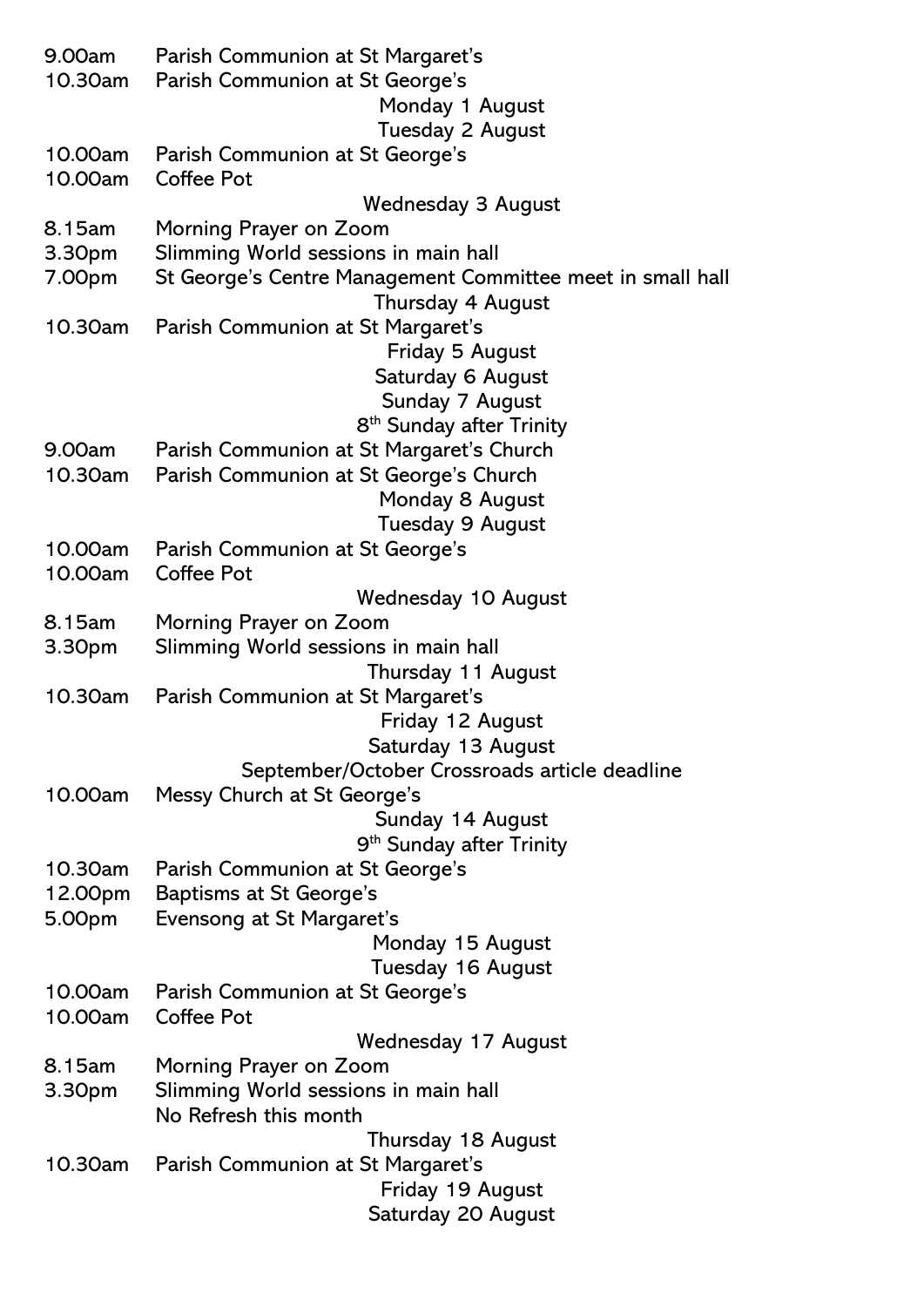|         | CiT Environmental Group Litter Pick meet at TBC                      |
|---------|----------------------------------------------------------------------|
|         | Sunday 21 August                                                     |
|         | 10 <sup>th</sup> Sunday after Trinity                                |
| 9.00am  | Parish Communion at St Margaret's                                    |
| 10.30am | Parish Communion at St George's                                      |
|         | Monday 22 August                                                     |
|         | Crossroads' printing                                                 |
|         | Tuesday 23 August                                                    |
| 10.00am | Parish Communion at St George's                                      |
| 10.00am | <b>Coffee Pot</b>                                                    |
|         | Wednesday 24 August                                                  |
| 8.15am  | Morning Prayer on Zoom                                               |
|         | 12.00noon Cit Holiday at Home at English Martyrs                     |
| 3.30pm  | Slimming World sessions in main hall                                 |
|         | Thursday 25 August                                                   |
| 10.30am | Parish Communion at St Margaret's                                    |
|         | Friday 26 August                                                     |
| 2.30pm  | <b>Quiet Prayer Group meet</b>                                       |
|         | Saturday 27 August                                                   |
|         | Sunday 28 August                                                     |
|         | 11 <sup>th</sup> Sunday after Trinity                                |
|         | September/October Crossroads available                               |
| 9.00am  | Parish Communion at St Margaret's                                    |
| 10.30am | Parish Communion at St George's                                      |
|         | Monday 29 August                                                     |
|         | <b>Summer Bank Holiday</b>                                           |
|         | <b>Tuesday 30 August</b>                                             |
| 10.00am | Parish Communion at St George's                                      |
| 10.00am | <b>Coffee Pot</b>                                                    |
|         | <b>Wednesday 31 August</b>                                           |
| 8.15am  | Morning Prayer on Zoom                                               |
| 3.30pm  | Slimming World sessions in main hall                                 |
|         | Thursday 1 September                                                 |
| 10.30am | Parish Communion at St Margaret's                                    |
|         | Friday 2 September                                                   |
| 7.30pm  | St George's Entertainers in small hall                               |
| 7.30pm  | Gloucester Amateur Gardening Society in main hall                    |
|         | Saturday 3 September                                                 |
|         | Sunday 4 September                                                   |
|         | 14 after Trinity                                                     |
| 10.30am | Parish Communion at St George's followed by Coffee in the small hall |
| 10.30am | <b>Family Praise at St Margaret's</b>                                |
| 5.00pm  | Evensong at St Margaret's                                            |
|         | Monday 5 September                                                   |
|         | <b>Tuesday 6 September</b>                                           |
| 10.00am | Parish Communion at St George's                                      |
| 10.00am | <b>Coffee Pot</b>                                                    |
| 6.30pm  | Cubs                                                                 |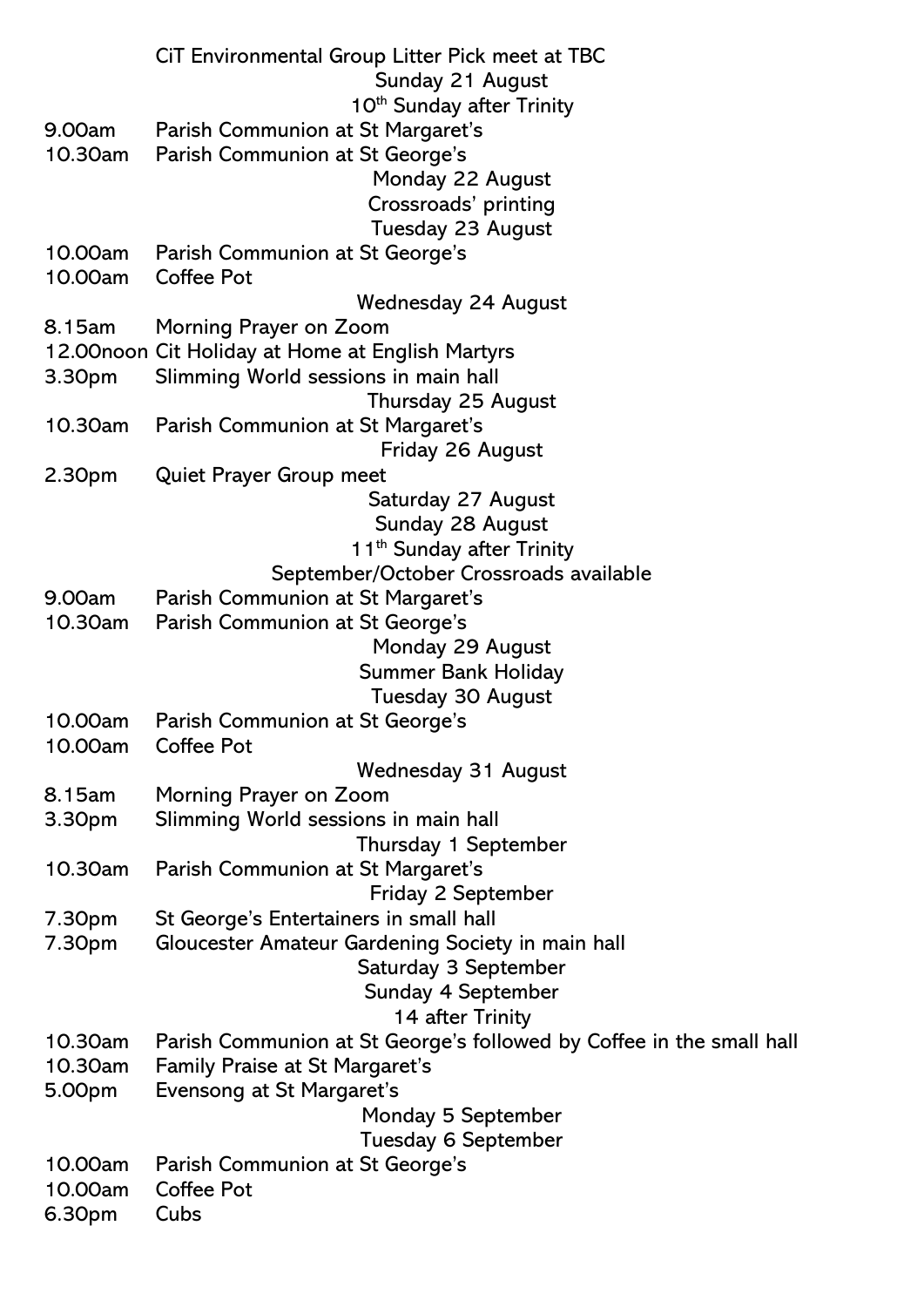| 7.00pm  | <b>PCC</b> meeting                                                                       |
|---------|------------------------------------------------------------------------------------------|
|         | Wednesday 7 September                                                                    |
| 8.15am  | Morning Prayer on Zoom                                                                   |
| 3.30pm  | Slimming World sessions in main hall                                                     |
|         | <b>Thursday 8 September</b>                                                              |
| 10.30am | Parish Communion at St Margaret's                                                        |
| 7.30pm  | Charter Band in small hall and Softley Lounge                                            |
|         | Friday 9 September                                                                       |
| 7.30pm  | St George's Entertainers in main hall                                                    |
|         | Saturday 10 September<br>$RIDE + STRIDE 2022$                                            |
| 10.00am | Messy Church at St George's                                                              |
|         | Sunday 11 September                                                                      |
|         | 15 after Trinity                                                                         |
| 9.00am  | Parish Communion at St Margaret's                                                        |
| 10.30am | Parish Communion at St George's followed by Coffee in the small hall                     |
|         | and 100 Club Draw                                                                        |
|         | Monday 12 September                                                                      |
| 6.00pm  | Rainbows in small hall                                                                   |
| 7.15pm  | Guides in main hall                                                                      |
|         | Tuesday 13 September                                                                     |
| 10.00am | Parish Communion at St George's                                                          |
| 10.00am | <b>Coffee Pot</b>                                                                        |
| 2.00pm  | Mothers' Union in small hall<br>Cubs                                                     |
| 6.30pm  | Wednesday 14 September                                                                   |
| 8.15am  | Morning Prayer on Zoom                                                                   |
| 3.30pm  | Slimming World sessions in main hall                                                     |
| 7.30pm  | Refresh meet at English Martyrs                                                          |
|         | Thursday 15 September                                                                    |
| 10.30am | Parish Communion at St Margaret's                                                        |
| 7.30pm  | Charter Band in small hall and Softley Lounge                                            |
|         | Friday 16 September                                                                      |
| 7.30pm  | St George's Entertainers in main hall                                                    |
|         | Saturday 17 September                                                                    |
|         | CiT Environmental Group Litter Pick meet at English Martyrs                              |
|         | Sunday 18 September                                                                      |
| 10.30am | 16 after Trinity<br>Parish Communion at St George's followed by Coffee in the small hall |
| 5.00pm  | Evensong or Churchyard service at St Margaret's ?????                                    |
|         | Monday 19 September                                                                      |
| 5.00pm  | Brownies in main hall                                                                    |
| 6.00pm  | Rainbows in small hall                                                                   |
| 7.15pm  | Guides in main hall                                                                      |
|         | Tuesday 20 September                                                                     |
| 10.00am | Parish Communion at St George's                                                          |
| 10.00am | <b>Coffee Pot</b>                                                                        |
| 6.30pm  | Cubs                                                                                     |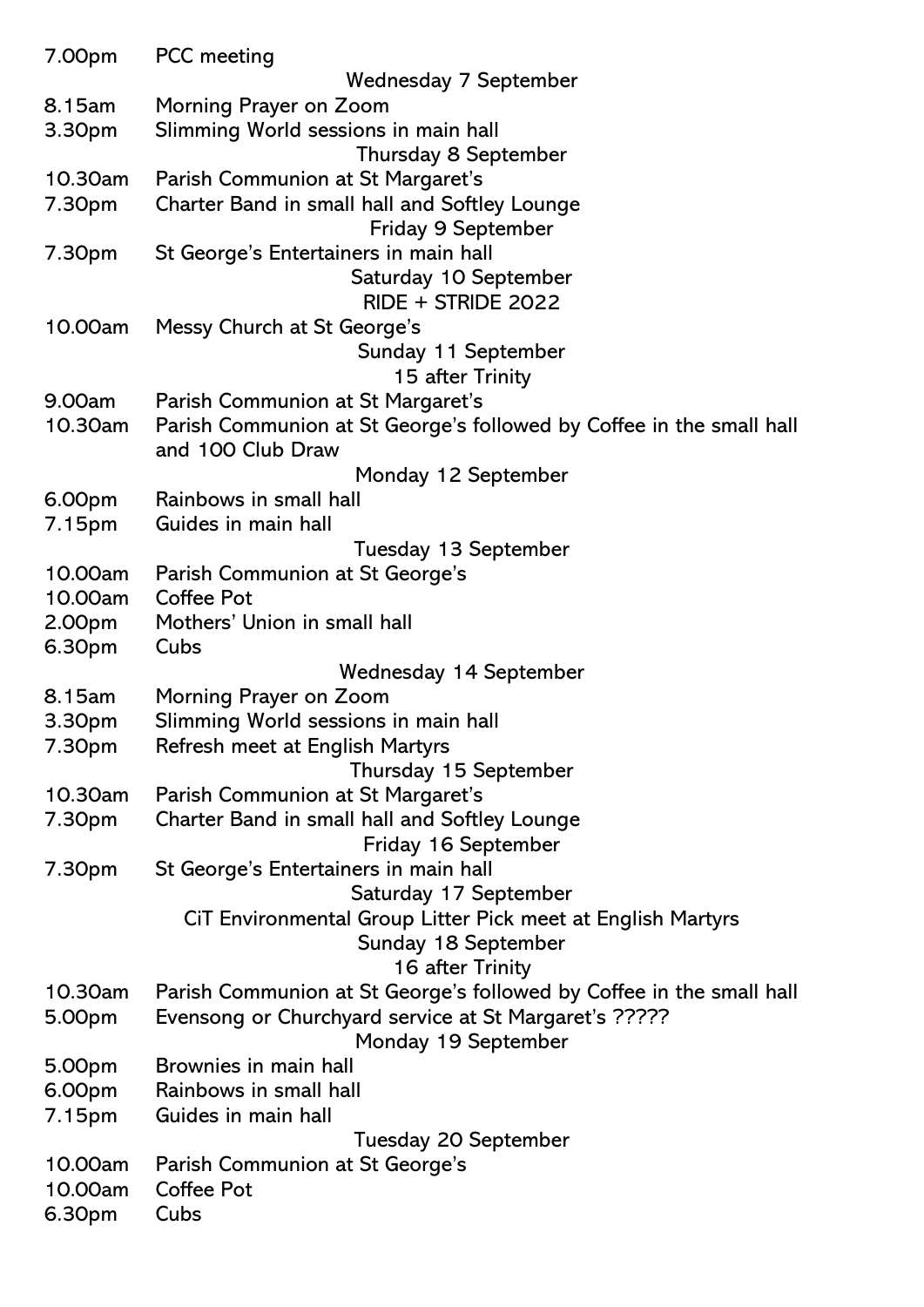|         | <b>Wednesday 21 September</b>                                        |
|---------|----------------------------------------------------------------------|
| 8.15am  | Morning Prayer on Zoom                                               |
| 3.30pm  | Slimming World sessions in main hall                                 |
| 7.00pm  | <b>GAGS Committee in Softley Lounge</b>                              |
| 7.30pm  | Refresh meet at St Barnabas                                          |
|         | Thursday 22 September                                                |
| 10.30am | Parish Communion at St Margaret's                                    |
| 7.30pm  | Charter Band in Small Hall and Softley Lounge                        |
|         | Friday 23 September                                                  |
| 2.30pm  | <b>Quiet Prayer Group meet</b>                                       |
| 7.30pm  | St George's Entertainers in Main Hall                                |
|         | Saturday 24 September                                                |
|         | CIT Environmental Group Litter Pick meet at St Barnabas              |
|         | Sunday 25 September                                                  |
|         |                                                                      |
|         | 17 after Trinity                                                     |
|         | Messy Church at Grange Baptist                                       |
| 9.00am  | Parish Communion at St Margaret's                                    |
| 10.30am | Parish Communion at St George's followed by Coffee in the small hall |
|         | Monday 26 September                                                  |
| 10.30am | Aphasia Now! in small hall and Softley Lounge                        |
| 5.00pm  | Brownies in main hall                                                |
| 6.00pm  | Rainbows in small hall                                               |
| 7.15pm  | Guides in main hall                                                  |
|         | Tuesday 27 September                                                 |
| 10.00am | Parish Communion at St George's                                      |
| 10.00am | <b>Coffee Pot</b>                                                    |
| 6.30pm  | Cubs                                                                 |
|         | <b>Wednesday 28 September</b>                                        |
| 8.15am  | Morning Prayer on Zoom                                               |
| 3.30pm  | Slimming World sessions in main hall                                 |
|         | Thursday 29 September                                                |
| 10.30am | Parish Communion at St Margaret's                                    |
| 7.30pm  | Charter Band in Small Hall and Softley Lounge                        |
|         | Friday 30 September                                                  |
| 2.00pm  | Quiet Prayer Group meet in St George's Lady Chapel                   |
|         | Saturday 1 October                                                   |
| 7.30pm  | Benefice Harvest Supper in St George's Centre                        |
|         | Sunday 2 October                                                     |
|         | 18 after Trinity                                                     |
|         | <b>HARVEST SUNDAY</b>                                                |
| 10.30am | Harvest Parish Communion at St George's                              |
|         | followed by Coffee in the small hall                                 |
| 10.30am | Harvest Service at St Margaret's                                     |
| 5.00pm  | Evensong at St Margaret's                                            |
|         | Monday 3 October                                                     |
| 10.00am | Speakability meet                                                    |
| 5.00pm  | Brownies in main hall                                                |
| 6.00pm  | Rainbows in small hall                                               |
|         |                                                                      |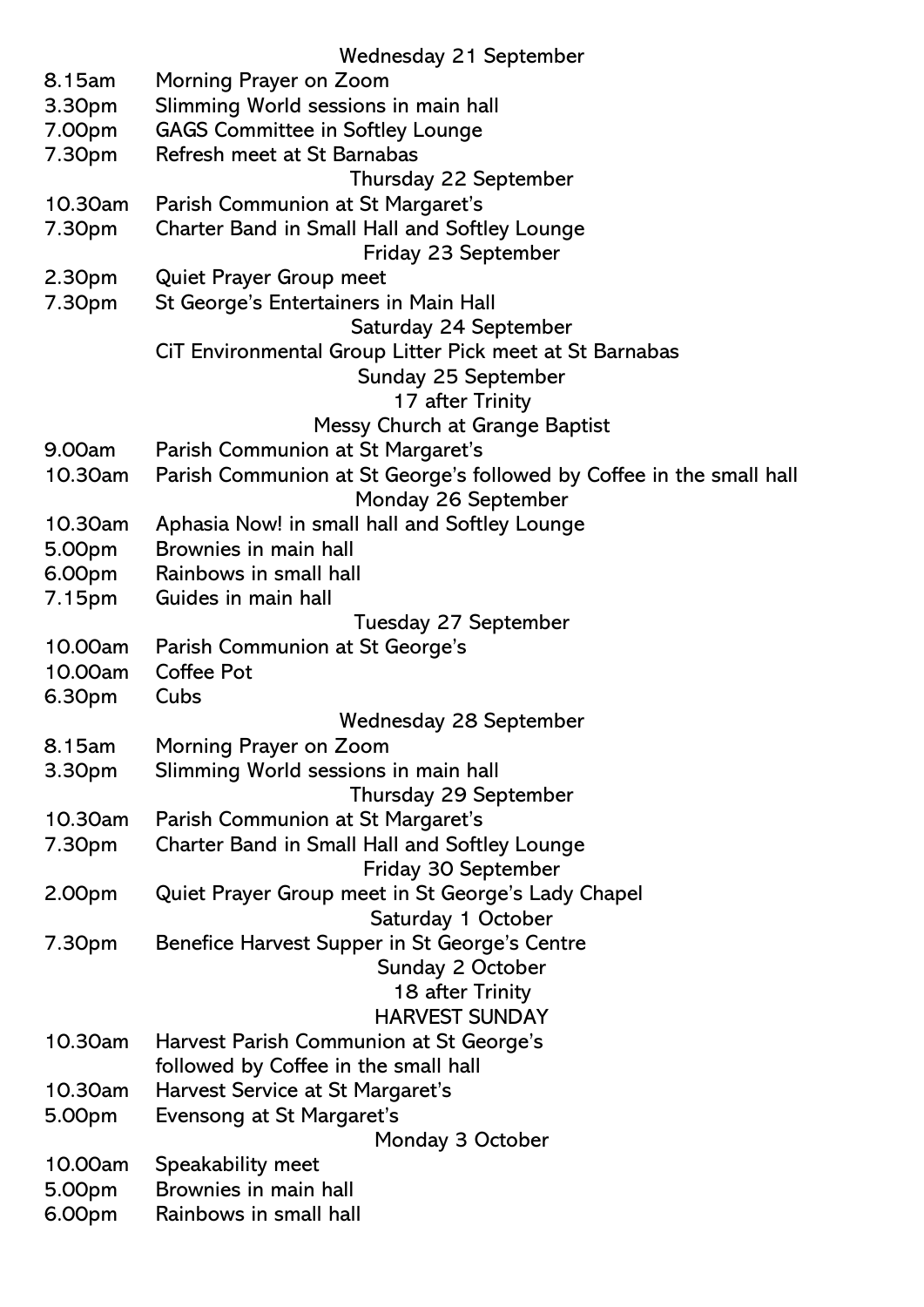| 7.15pm             | Guides in main hall                                                                                       |
|--------------------|-----------------------------------------------------------------------------------------------------------|
|                    | Tuesday 4 October                                                                                         |
| 10.00am<br>10.00am | Parish Communion at St George's<br><b>Coffee Pot</b>                                                      |
| 6.30pm             | Cubs                                                                                                      |
| 7.00pm             | <b>Benefice Standing Committee</b>                                                                        |
|                    | <b>Wednesday 5 October</b>                                                                                |
| 8.15am             | Morning Prayer on Zoom                                                                                    |
| 3.30pm             | Slimming World sessions in main hall                                                                      |
| 7.00pm             | St George's Centre Management Committee meet in small hall                                                |
| 10.30am            | Thursday 6 October<br>Parish Communion at St Margaret's                                                   |
| 7.30pm             | Archdeacon's Visitation at St Oswald's Coney Hill                                                         |
|                    | Friday 7 October                                                                                          |
| 7.30pm             | St George's Entertainers in Main Hall                                                                     |
|                    | Saturday 8 October                                                                                        |
| 10.00am            | Messy Church at St George's                                                                               |
|                    | Sunday 9 October                                                                                          |
|                    | 19 after Trinity                                                                                          |
| 9.00am<br>10.30am  | Parish Communion at St Margaret's<br>Parish Communion at St George's followed by Coffee in the small hall |
|                    | Monday 10 October                                                                                         |
| 5.00pm             | Brownies in main hall                                                                                     |
| 6.00pm             | Rainbows in small hall                                                                                    |
| 7.15pm             | Guides in main hall                                                                                       |
|                    | Tuesday 11 October                                                                                        |
| 10.00am            | Holy Communion in St George's Church                                                                      |
| 10.00am            | Coffee Pot in St George's Centre<br>Mothers' Union meet                                                   |
| 2.30pm<br>6.30pm   | Cubs                                                                                                      |
| 7.00pm             | <b>Benefice Standing Committee</b>                                                                        |
|                    | Wednesday 12 October                                                                                      |
|                    | Crossroads article deadline                                                                               |
| 8.15am             | Morning Prayer on Zoom                                                                                    |
| 3.30pm             | Slimming World sessions in main hall                                                                      |
| 10.30am            | Thursday 13 October                                                                                       |
|                    | Parish Communion at St Margaret's<br>Friday 14 October                                                    |
| 3.30pm             | Messy Church at St Barnabas                                                                               |
| 7.30pm             | St George's Entertainers in Main Hall                                                                     |
|                    | Saturday 15 October                                                                                       |
|                    | Sunday 16 October                                                                                         |
|                    | 20 after Trinity                                                                                          |
| 10.30am            | Parish Communion at St George's followed by Coffee in the small hall                                      |
| 5.00pm             | Evensong at St Margaret's<br>Monday 17 October                                                            |
| 5.00pm             | Brownies in main hall                                                                                     |
| 6.00pm             | Rainbows in small hall                                                                                    |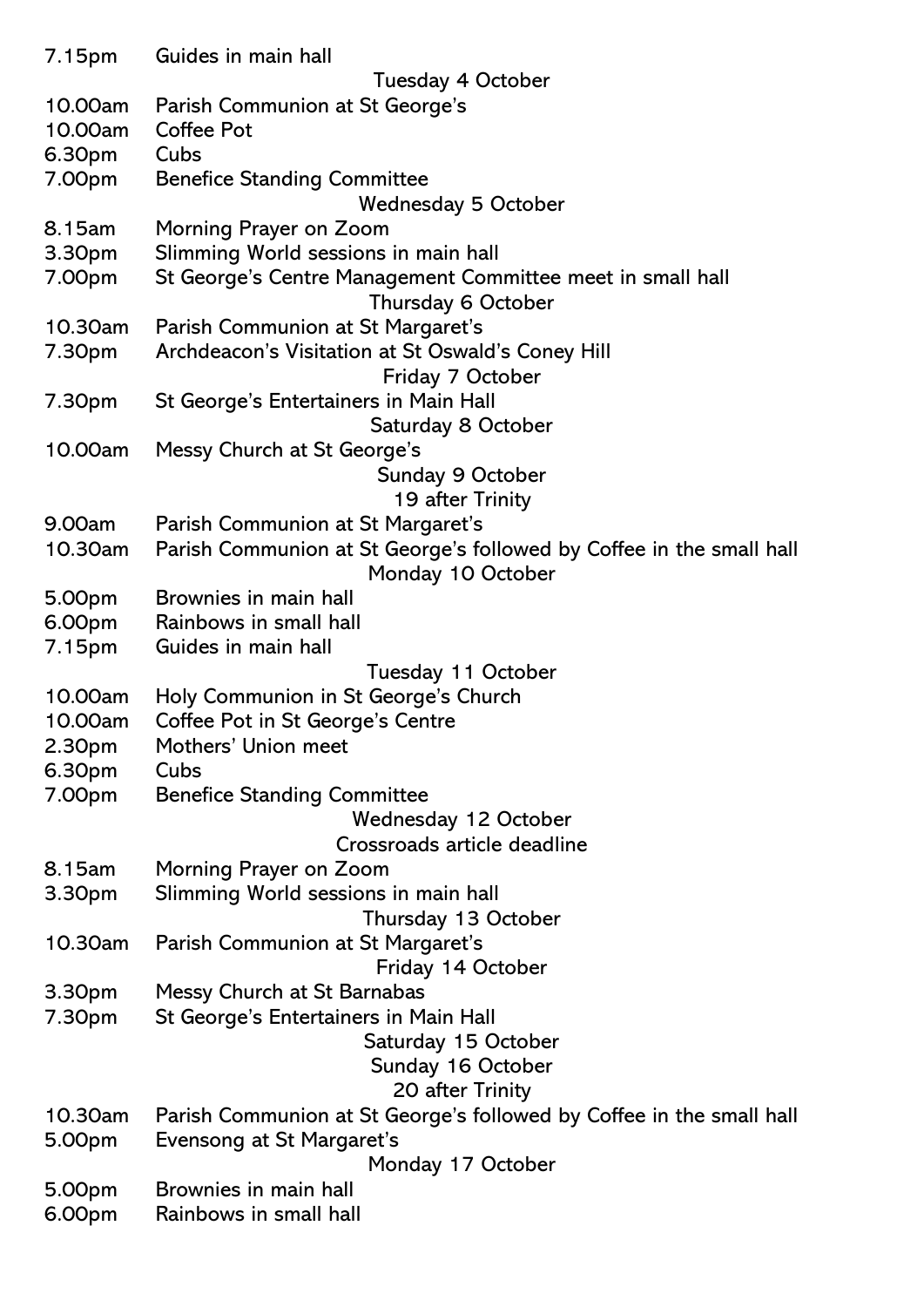| 7.15pm  | Guides in main hall                                                  |
|---------|----------------------------------------------------------------------|
|         | Tuesday 18 October                                                   |
| 10.00am | Parish Communion at St George's                                      |
| 10.00am | <b>Coffee Pot</b>                                                    |
| 6.30pm  | Cubs                                                                 |
|         | Wednesday 19 October                                                 |
| 8.15am  | Morning Prayer on Zoom                                               |
| 3.30pm  | Slimming World sessions in main hall                                 |
| 7.00pm  | <b>GAGS Committee in Softley Lounge</b>                              |
| 7.30pm  | Refresh meet                                                         |
|         | Thursday 20 October                                                  |
| 10.30am | Parish Communion at St Margaret's                                    |
|         | Friday 21 October                                                    |
| 7.30pm  | St George's Entertainers in Main Hall                                |
|         | Saturday 22 October                                                  |
| 11.00am | CiT Environmental Group Litter Pick meet at ?TBC                     |
|         | Sunday 23 October                                                    |
|         | Last after Trinity                                                   |
|         | <b>Bible Sunday</b>                                                  |
| 9.00am  | Parish Communion at St Margaret's                                    |
| 10.30am | Parish Communion at St George's followed by Coffee in the small hall |
|         | Monday 24 October                                                    |
| 10.30am | Aphasia Now! in small hall and Softley Lounge                        |
|         | Crossroads' printing                                                 |
|         | Tuesday 25 October                                                   |
| 10.00am | Parish Communion at St George's                                      |
| 10.00am | <b>Coffee Pot</b>                                                    |
| 6.30pm  | Cubs                                                                 |
|         | Wednesday 26 October                                                 |
| 8.15am  | Morning Prayer on Zoom                                               |
| 3.30pm  | Slimming World sessions in main hall                                 |
|         | Thursday 27 October                                                  |
| 10.30am | Parish Communion at St Margaret's                                    |
|         | Friday 28 October                                                    |
| 2.30pm  | <b>Quiet Prayer Group meet</b>                                       |
| 7.30pm  | St George's Entertainers meet in small hall                          |
|         | Saturday 29 October                                                  |
|         | Sunday 30 October                                                    |
|         | 4 before Advent                                                      |
|         | November Crossroads available                                        |
| 10.30am | Messy Church at Grange Baptist                                       |
| 9.00am  | Parish Communion at St Margaret's                                    |
| 10.30am | Parish Communion at St George's followed by Coffee in the small hall |
|         | Monday 31 October                                                    |
| 10.00am | Speakability meet<br>Brownies in main hall                           |
| 5.00pm  |                                                                      |
| 6.00pm  | Rainbows in small hall                                               |
| 7.15pm  | Guides in main hall                                                  |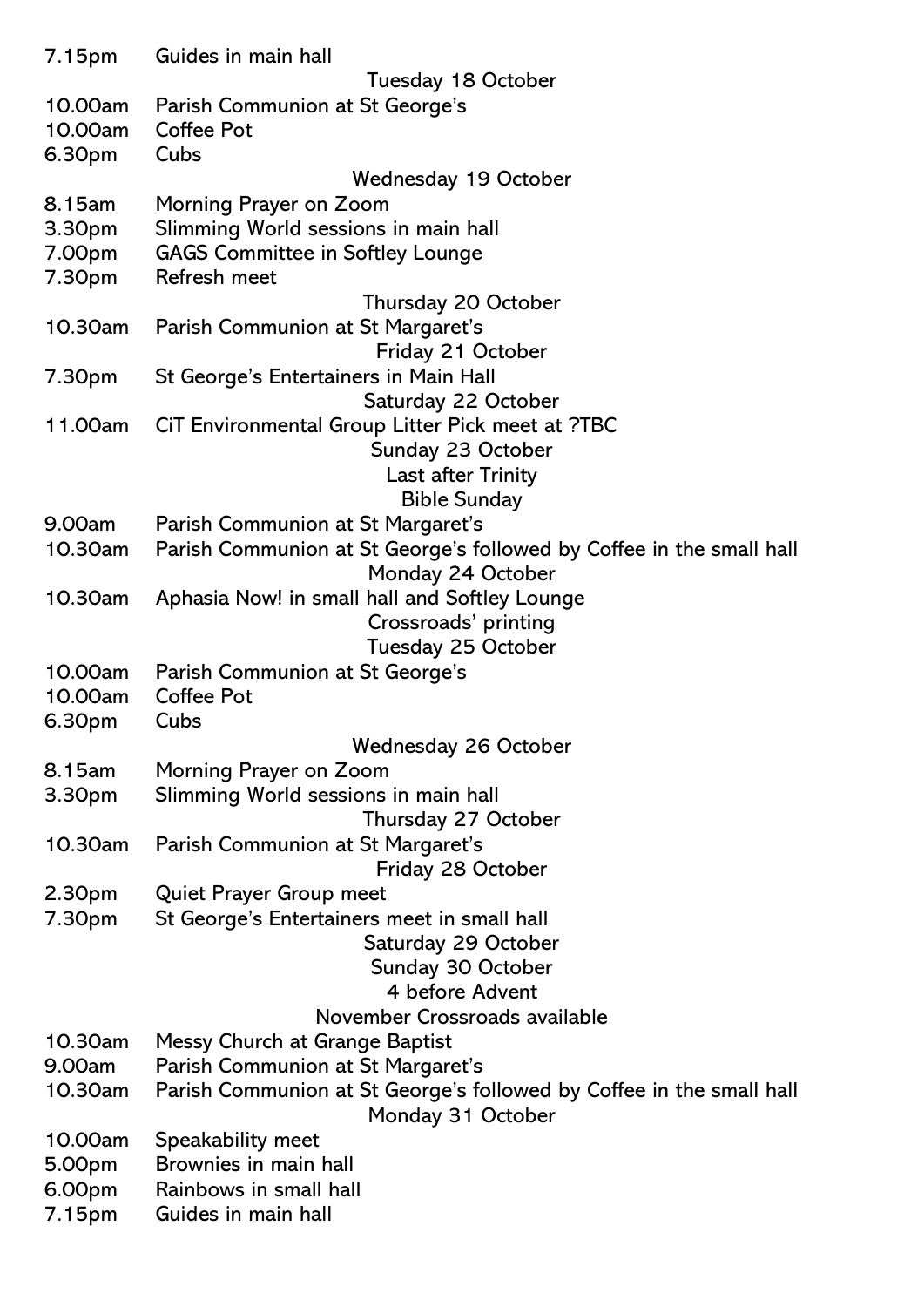#### Tuesday 1 November

#### All Saints' Day

| 10.00am | Parish Communion at St George's                                      |
|---------|----------------------------------------------------------------------|
| 10.00am | <b>Coffee Pot</b>                                                    |
| 6.30pm  | Cubs in main hall                                                    |
| 7.15pm  | Deanery Synod venue TBC                                              |
|         | <b>Wednesday 2 November</b>                                          |
|         | All Souls' Day                                                       |
| 8.15am  | Morning Prayer on Zoom                                               |
| 3.30pm  | Slimming World sessions in main hall                                 |
|         | Thursday 3 November                                                  |
| 10.00am | Day Centre in main hall                                              |
| 10.30am | Parish Communion at St Margaret's                                    |
|         | Friday 4 November                                                    |
| 7.30pm  | St George's Entertainers in Main Hall                                |
|         | Saturday 5 November                                                  |
| 3.30pm  | Messy Church at St Barnabas                                          |
|         | Sunday 6 November                                                    |
|         | 3 before Advent                                                      |
| 10.30am | <b>Family Praise at St Margaret's</b>                                |
| 10.30am | Parish Communion at St George's followed by Coffee in the small hall |
| 4.00pm  | Time to Remember TBC                                                 |
|         | Monday 7 November                                                    |
| 5.00pm  | Brownies in main hall                                                |
| 6.00pm  | Rainbows in small hall                                               |
| 7.15pm  | Guides in main hall                                                  |
|         | Tuesday 8 November                                                   |
| 10.00am | Parish Communion at St George's                                      |
| 10.00am | Coffee Pot                                                           |
| 2.30pm  | Mothers' Union meet                                                  |
| 6.30pm  | Cubs in main hall                                                    |
|         | <b>Wednesday 9 November</b>                                          |
| 8.15am  | Morning Prayer on Zoom<br>Slimming World sessions in main hall       |
| 3.30pm  | Thursday 10 November                                                 |
| 10.00am | Day Centre in main hall                                              |
| 10.30am | Parish Communion at St Margaret's                                    |
|         | Friday 11 November                                                   |
| 7.30pm  | St George's Entertainers in Main Hall                                |
|         | Saturday 12 November                                                 |
| 10.00am | Messy Church at St George's                                          |
|         | Sunday 13 November                                                   |
|         | 2 before Advent                                                      |
|         | <b>Remembrance Sunday</b>                                            |
|         | Uniformed Groups Parade Service                                      |
|         | December/January Crossroads article deadline                         |
| 9.00am  | Parish Communion at St Margaret's                                    |
| 10.30am | Parish Communion at St George's followed by Coffee in the small hall |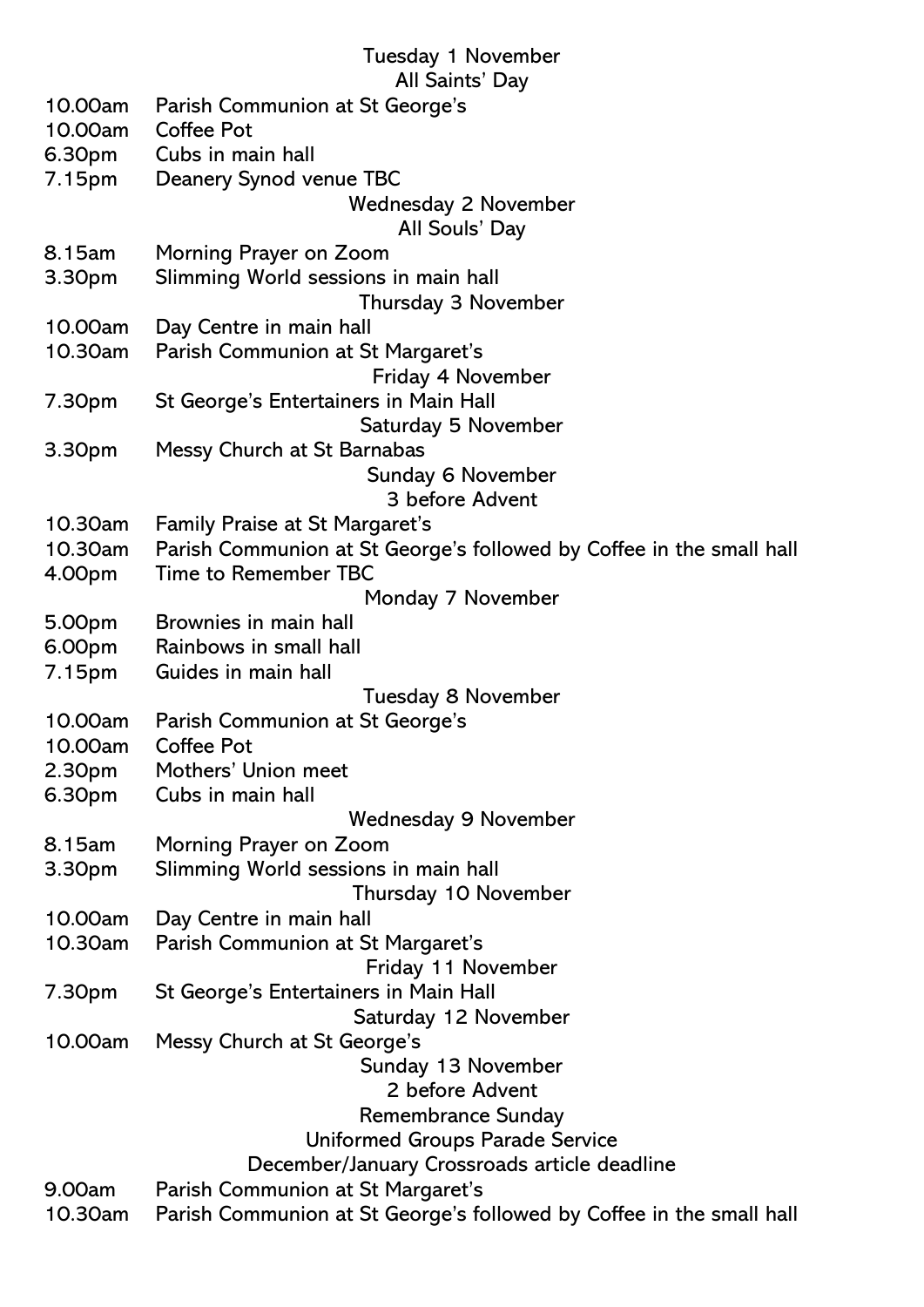| 11.00am | Act of Remembrance at the Cross                                      |
|---------|----------------------------------------------------------------------|
| 5.00pm  | Monday 14 November<br>Brownies in main hall                          |
| 6.00pm  | Rainbows in small hall                                               |
| 7.15pm  | Guides in main hall                                                  |
|         | Tuesday 15 November                                                  |
| 10.00am | Parish Communion at St George's                                      |
| 10.00am | Coffee Pot                                                           |
| 6.30pm  | Cubs in main hall                                                    |
| 7.00pm  | <b>PCC</b> meeting                                                   |
|         | Wednesday 16 November                                                |
|         | St Margaret of Scotland's Patronal Day                               |
| 8.15am  | Morning Prayer on Zoom                                               |
| 3.30pm  | Slimming World sessions in main hall                                 |
| 7.30pm  | Refresh meet at? TBC                                                 |
|         | Thursday 17 November                                                 |
| 10.00am | Day Centre in main hall                                              |
| 10.30am | Parish Communion at St Margaret's                                    |
|         | Friday 18 November                                                   |
|         | Provisional date for Entertainers' 2022 Pantomime                    |
| 3.30pm  | Messy Church at St Barnabas                                          |
| 7.30pm  | St George's Entertainers in Main Hall                                |
|         | Saturday 19 November                                                 |
|         | Provisional date for Entertainers' 2022 Pantomime                    |
| 11.00am | CiT Environmental Group Litter Pick meet at? TBC                     |
|         | Sunday 20 November                                                   |
|         | <b>Christ the King</b>                                               |
|         | Sunday before Advent                                                 |
| 10.30am | Parish Communion at St George's followed by Coffee in the small hall |
| 5.00pm  | Evensong at St Margaret's                                            |
|         | Monday 21 November                                                   |
|         | Crossroads' printing                                                 |
| 10.30am | Aphasia Now! in small hall and Softley Lounge                        |
| 5.00pm  | Brownies in main hall                                                |
| 6.00pm  | Rainbows in small hall                                               |
| 7.15pm  | Guides in main hall                                                  |
|         | Tuesday 22 November                                                  |
| 10.00am | Parish Communion at St George's                                      |
| 10.00am | <b>Coffee Pot</b>                                                    |
| 6.30pm  | Cubs in main hall                                                    |
|         | <b>Wednesday 23 November</b>                                         |
| 8.15am  | Morning Prayer on Zoom                                               |
| 3.30pm  | Slimming World sessions in main hall                                 |
|         | Thursday 24 November                                                 |
| 10.00am | Day Centre in main hall                                              |
| 10.30am | Parish Communion at St Margaret's                                    |
|         | Friday 25 November                                                   |
| 2.30pm  | <b>Quiet Prayer Group meet</b>                                       |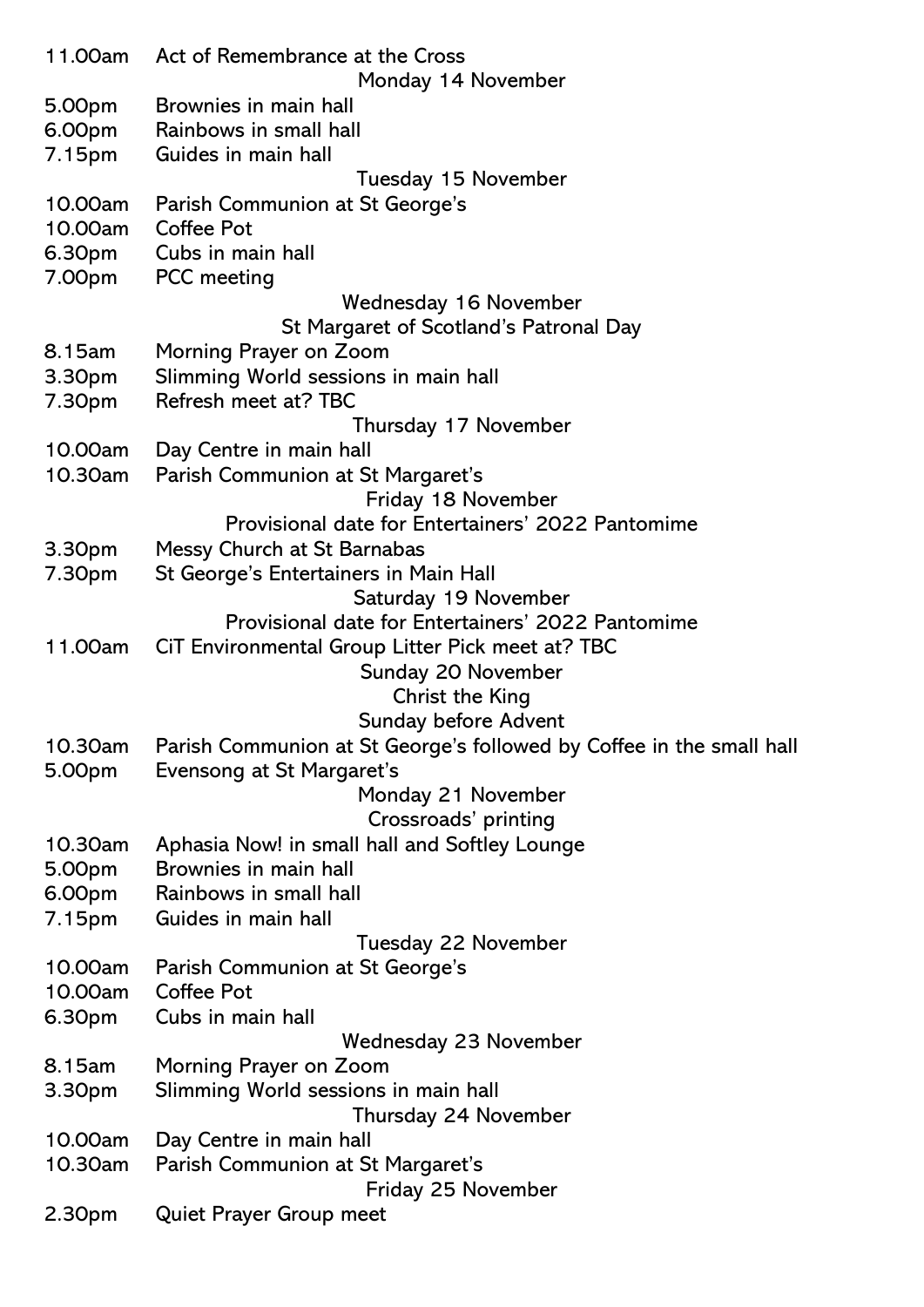| 7.30pm  | <b>St George's Entertainers</b>                                       |
|---------|-----------------------------------------------------------------------|
|         | Saturday 26 November                                                  |
|         | Sunday 27 November                                                    |
|         | <b>Advent Sunday</b>                                                  |
|         | Crossroads available                                                  |
| 9.00am  | Parish Communion at St Margaret's                                     |
| 10.30am | Parish Communion at St George's followed by Coffee in the small hall  |
| 10.30am | Messy Church at Grange Baptist                                        |
|         | Monday 28 November                                                    |
| 5.00pm  | Brownies in main hall                                                 |
| 6.00pm  | Rainbows in small hall                                                |
| 7.15pm  | Guides in main hall                                                   |
|         | Tuesday 29 November                                                   |
| 10.00am | Parish Communion at St George's                                       |
| 10.00am | <b>Coffee Pot</b>                                                     |
| 10.45am |                                                                       |
|         | Advent Group 1 in Softley Lounge TBC<br>Cubs and Beavers in main hall |
| 6.30pm  |                                                                       |
|         | Wednesday 30 November                                                 |
| 8.15am  | Morning Prayer on Zoom                                                |
| 3.30pm  | Slimming World sessions in main hall                                  |
|         | Thursday 1 December                                                   |
| 10.00am | Day Centre in main hall                                               |
| 10.30am | Parish Communion at St Margaret's                                     |
| 7.00am  | Advent Group 1 at the Vicarage TBC                                    |
|         | Friday 2 December                                                     |
| 3.30pm  | Messy Church at St Barnabas                                           |
| 7.30pm  | St George's Entertainers in small hall                                |
| 7.30pm  | Gloucester Amateur Gardening Society in main hall                     |
|         | Saturday 3 December                                                   |
|         | Sunday 4 December                                                     |
|         | 1st Sunday of Advent                                                  |
| 10.30am | Parish Communion at St George's followed by Coffee and Christmas draw |
| 10.30am | Family Praise at St Margaret's                                        |
| 5.00pm  | <b>Advent Evensong</b>                                                |
|         | Monday 5 December                                                     |
| 5.00pm  | Brownies in main hall                                                 |
| 6.00pm  | Rainbows in small hall                                                |
| 7.15pm  | Guides in main hall                                                   |
|         | <b>Tuesday 6 December</b>                                             |
| 10.00am | Parish Communion at St George's                                       |
| 10.00am | Coffee Pot                                                            |
| 10.45am | Advent Group 2 in Softley Lounge TBC                                  |
| 6.30pm  | Cubs and Beavers in main hall                                         |
|         | Wednesday 7 December                                                  |
| 8.15am  | Morning Prayer on Zoom                                                |
| 3.30pm  | Slimming World sessions in main hall                                  |
| 7.00pm  | St George's Centre Management Committee meet in small hall            |
|         | <b>Thursday 8 December</b>                                            |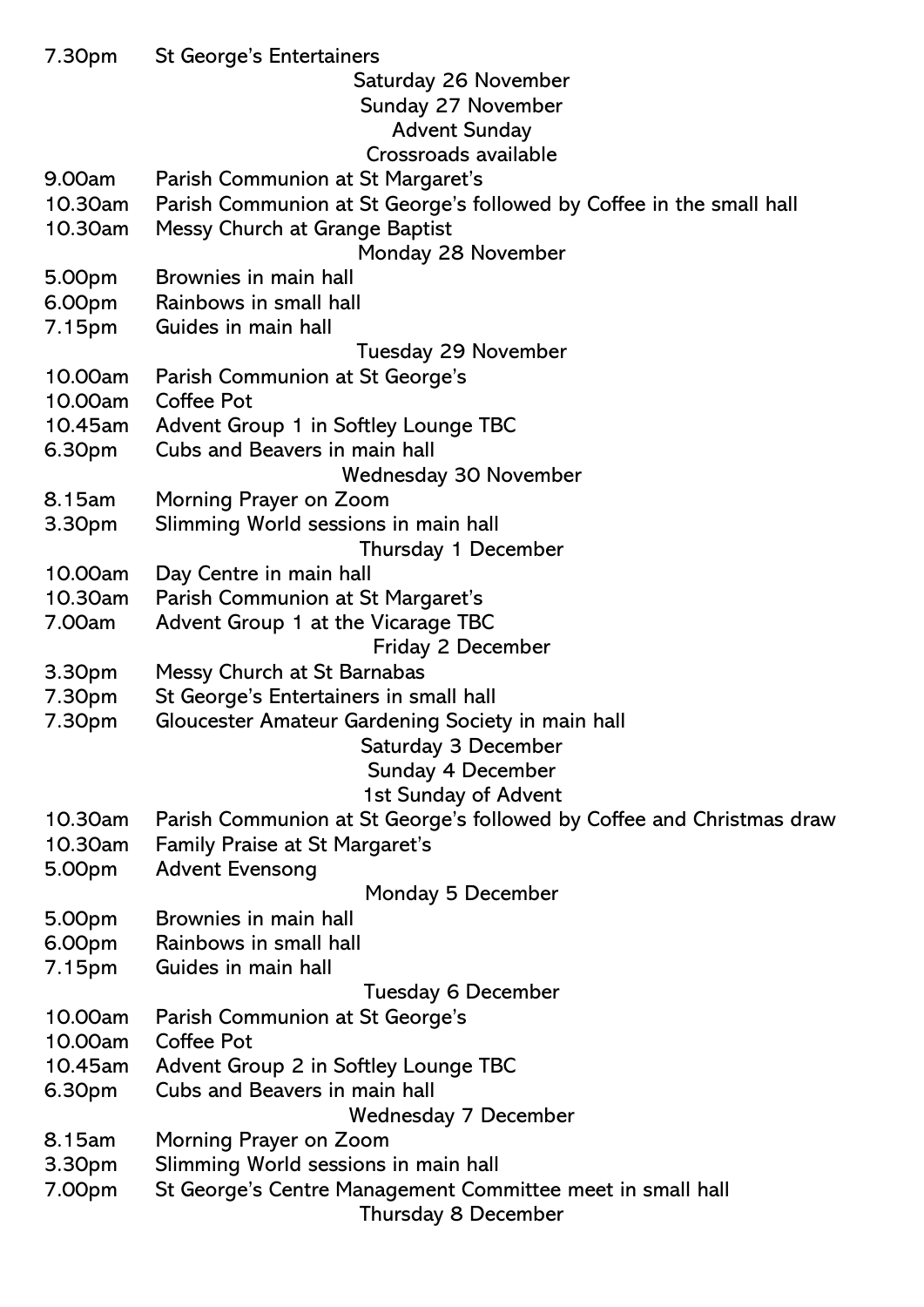| 10.00am            | Day Centre in main hall                                              |
|--------------------|----------------------------------------------------------------------|
| 10.30am            | Parish Communion at St Margaret's                                    |
| 7.00am             | Advent Group 2 at the Vicarage TBC                                   |
|                    | Friday 9 December                                                    |
|                    | Saturday 10 December                                                 |
| 10.00am            | Messy Church at St George's                                          |
|                    | Sunday 11 December                                                   |
|                    | 2nd Sunday of Advent                                                 |
| 9.00am             | Parish Communion at St Margaret's                                    |
| 10.30am            | Parish Communion at St George's followed by coffee and 100 Club Draw |
|                    | Monday 12 December                                                   |
| 5.00pm             | Brownies in main hall                                                |
| 6.00pm             | Rainbows in small hall                                               |
| 7.15pm             | Guides in main hall                                                  |
|                    | Tuesday 13 December                                                  |
| 10.00am            | Parish Communion at St George's                                      |
| 10.00am            | Coffee Pot                                                           |
| 10.45am            | Advent Group 3 in Softley Lounge TBC                                 |
| 2.30 <sub>pm</sub> | Mothers' Union in small hall                                         |
| 6.30pm             | Cubs and Beavers in main hall                                        |
|                    | Wednesday 14 December                                                |
| 8.15am             | Morning Prayer on Zoom                                               |
| 3.30pm             | Slimming World sessions in main hall                                 |
| 7.30pm             | Refresh meet                                                         |
|                    | Thursday 15 December                                                 |
| 10.00am            | Day Centre in main hall                                              |
| 10.30am            | Parish Communion at St Margaret's                                    |
| 7.00pm             | Candlelit Carol service at St Margaret's                             |
| 7.00am             |                                                                      |
|                    | Advent Group 3 at the Vicarage TBC<br>Friday 16 December             |
|                    |                                                                      |
| 3.30pm             | Messy Church at St Barnabas                                          |
| 11.00am            | Saturday 17 December                                                 |
|                    | CiT Environmental Group Litter Pick meet at?                         |
|                    | Sunday 18 December<br><b>3rd Sunday of Advent</b>                    |
|                    |                                                                      |
| 10.30am            | Parish Communion at St George's followed by coffee                   |
| 12.30pm            | Children's party in main hall                                        |
| 7.00pm             | St Margaret's Candlelight Carol Service TBC                          |
|                    | Monday 19 December                                                   |
|                    | <b>Tuesday 20 December</b>                                           |
| 10.00am            | Parish Communion at St George's                                      |
| 10.00am            | <b>Coffee Pot</b>                                                    |
| 10.45am            | Advent Group 4 in Softley Lounge TBC                                 |
| 7.00pm             | St Margaret's Candlelight Carol Service TBC                          |
|                    | <b>Wednesday 21 December</b>                                         |
| 8.15am             | Morning Prayer on Zoom                                               |
| 3.30pm             | Slimming World sessions in main hall                                 |
|                    | Thursday 22 December                                                 |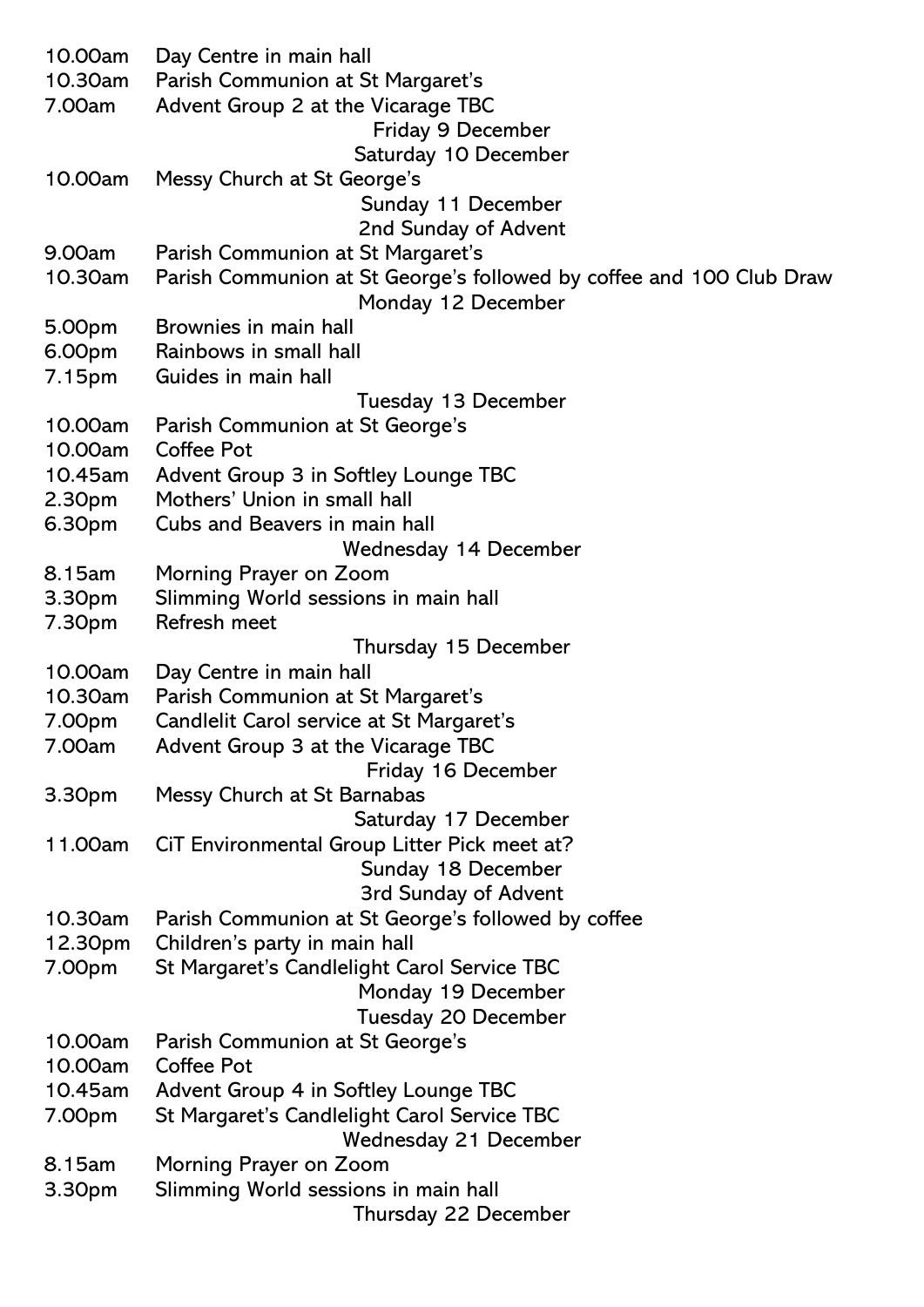| 10.30am | Parish Communion at St Margaret's                       |
|---------|---------------------------------------------------------|
| 7.00pm  | Advent Group 4 at the Vicarage TBC                      |
| 7.00pm  | St George's Carol Service TBC                           |
|         | Friday 23 December                                      |
|         | Saturday 24 December                                    |
|         | <b>Christmas Eve</b>                                    |
| 4.00pm  | <b>Family Worship at St George's</b>                    |
| 11.30pm | <b>CHRISTMAS COMMUNION at St George's</b>               |
|         | Sunday 25 December                                      |
|         | <b>Christmas Day</b>                                    |
| 10.00am | Christmas Family Praise with Communion at St Margaret's |
|         | Monday 26 December                                      |
|         | <b>Boxing Day</b>                                       |
|         | Messy Church at Grange Baptist                          |
| 10.30am | Said Communion at St George's                           |
|         | <b>Tuesday 27 December</b>                              |
| 10.00am | Parish Communion at St George's                         |
|         | <b>Wednesday 28 December</b>                            |
| 8.15am  | Morning Prayer on Zoom                                  |
| 3.30pm  | Slimming World sessions in main hall                    |
|         | Thursday 29 December                                    |
| 10.30am | Parish Communion at St Margaret's                       |
|         | Friday 30 December                                      |
| 2.30pm  | <b>Quiet Prayer Group meet</b>                          |
|         | Saturday 31 December                                    |
|         | <b>NEW YEAR'S EVE</b>                                   |
|         |                                                         |



Sunday 1 January NEW YEAR'S DAY 2<sup>nd</sup> Sunday of Christmas/EPIPHANY

- 10.30am Parish Communion at St George's followed by coffee
- 10.30am Family Praise at St Margaret's
- 5.00pm Evensong at St Margaret's

Monday 2 January

- 5.00pm Brownies in main hall
- 6.00pm Rainbows in small hall
- 7.15pm Guides in main hall

Tuesday 3 January

- 10.00am Parish Communion at St George's
- 6.30pm Cubs and Beavers in main hall

Wednesday 4 January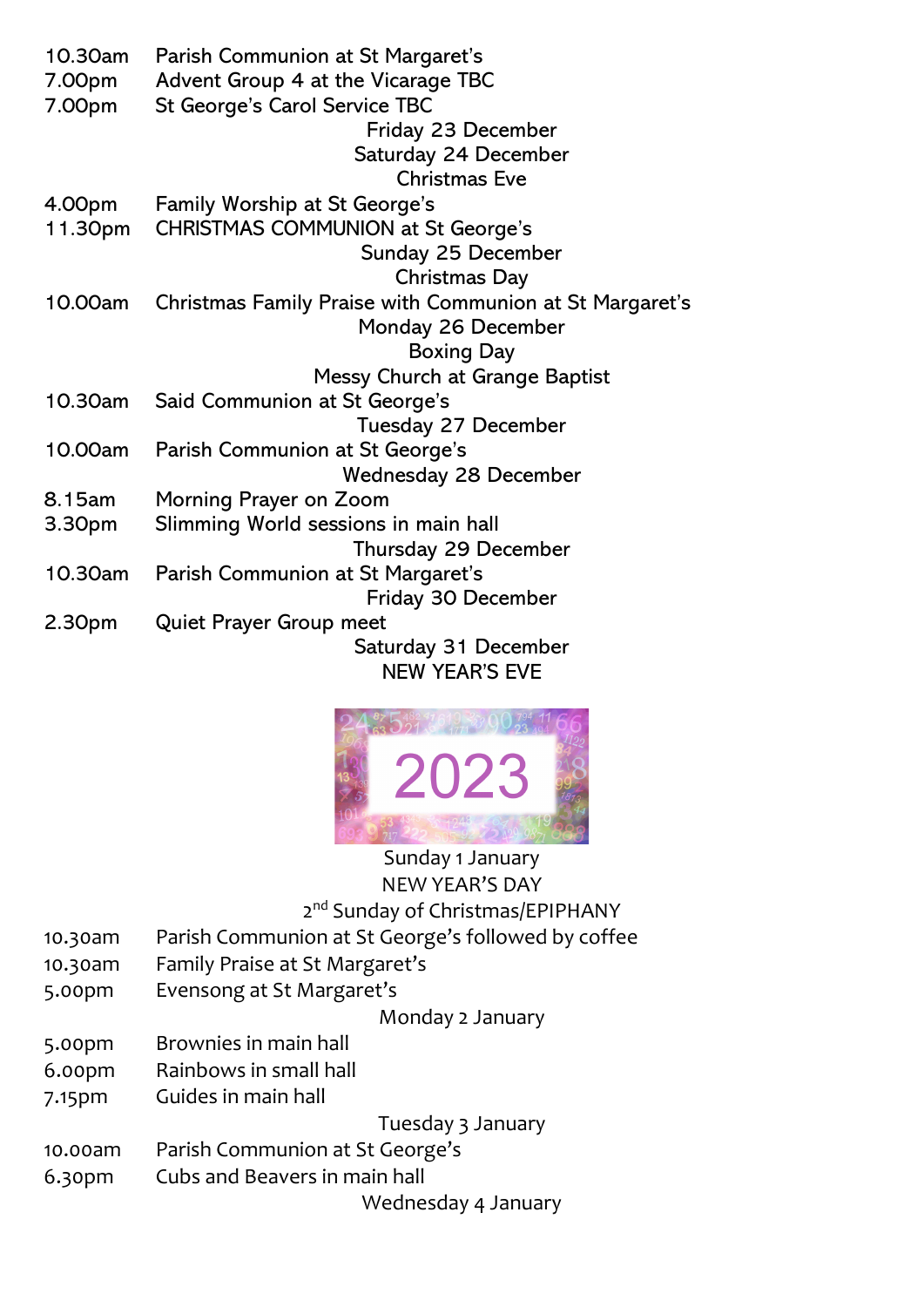| 8.15am    | Morning Prayer on Zoom                             |
|-----------|----------------------------------------------------|
| 3.30pm    | Slimming World sessions in main hall               |
|           | Thursday 5 January                                 |
| 10.30am   | Parish Communion at St Margaret's Church           |
|           | Friday 6 January                                   |
| 7.30pm    | St George's Entertainers'                          |
|           | Saturday 7 January                                 |
|           | Sunday 8 January                                   |
|           | <b>Baptism of Christ</b>                           |
|           | 1 <sup>st</sup> Sunday of Epiphany                 |
| 10.30am   | Parish Communion at St George's followed by coffee |
| 10.30am   | Parish Communion at St George's                    |
|           | Monday 9 January                                   |
| 5.00pm    | Brownies in main hall                              |
| 6.00pm    | Rainbows in small hall                             |
| 7.15pm    | Guides in main hall                                |
|           | Tuesday 10 January                                 |
| 10.00am   | Parish Communion at St George's                    |
| 2.30pm    | Mothers' Union AGM in Small Hall                   |
| 6.30pm    | Cubs and Beavers in main hall                      |
|           | Wednesday 11 January                               |
| 8.15am    | Morning Prayer on Zoom                             |
| 3.30pm    | Slimming World sessions in main hall               |
|           | Thursday 12 January                                |
|           | Crossroads article deadline                        |
| 10.30am   | Parish Communion at St Margaret's                  |
|           | Friday 13 January                                  |
| 7.30pm    | St George's Entertainers'                          |
|           | Saturday 14 January                                |
|           | Sunday 15 January                                  |
|           | 2 <sup>nd</sup> Sunday of Epiphany                 |
| 10.30am   | Parish Communion at St George's followed by coffee |
| 5.00pm    | Evensong at St Margaret's Church                   |
|           | Monday 16 January                                  |
| 5.00pm    | Brownies in main hall                              |
| 6.00pm    | Rainbows in small hall                             |
| 7.15pm    | Guides in main hall                                |
|           | Tuesday 17 January                                 |
| 10.00am   | Parish Communion at St George's                    |
| $6.3$ opm | Cubs and Beavers in main hall                      |
|           | Wednesday 18 January                               |
| 8.15am    | Morning Prayer on Zoom                             |
| 3.30pm    | Slimming World sessions in main hall               |
| 7.30pm    | Refresh meet                                       |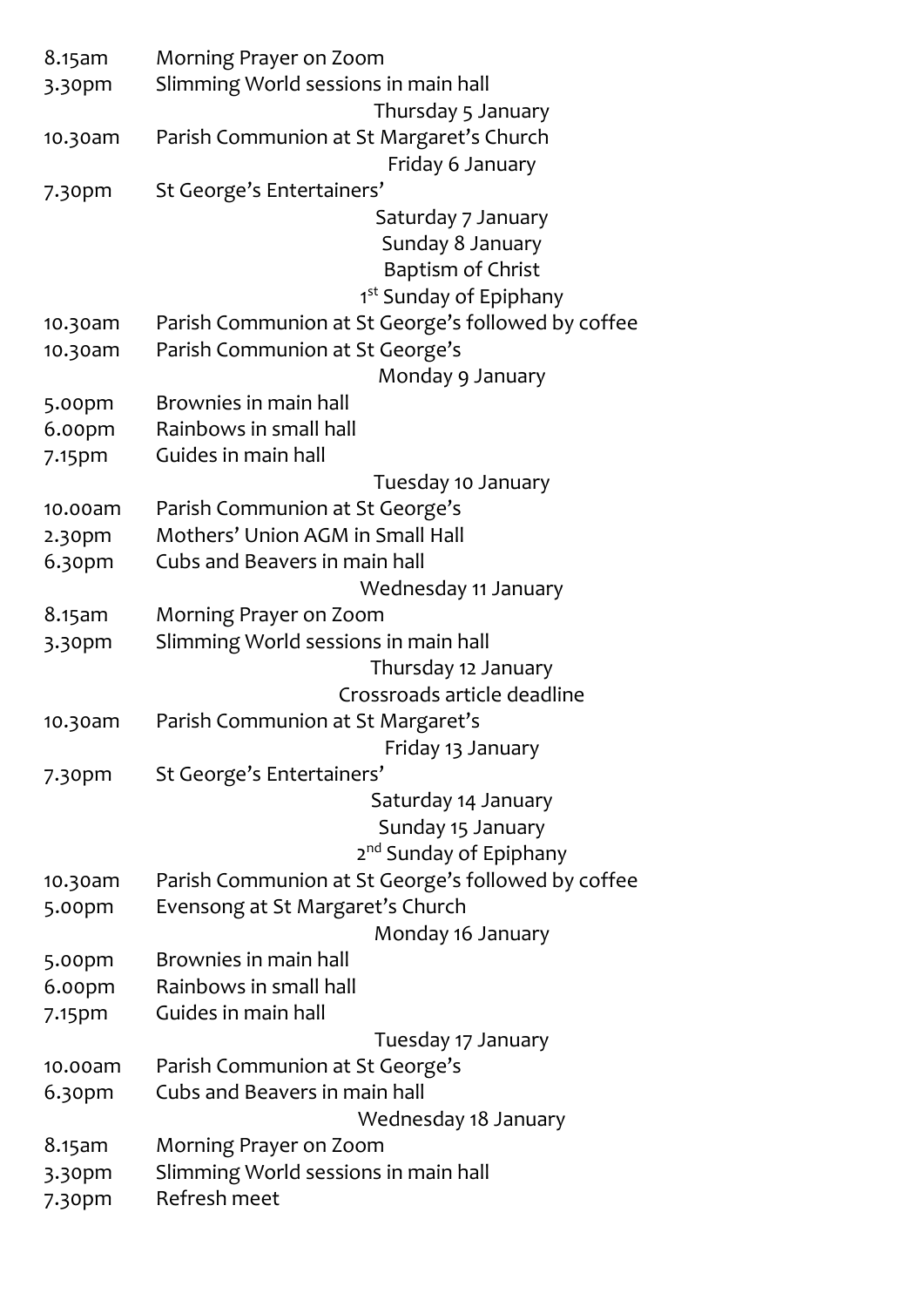|         | Thursday 19 January                                |
|---------|----------------------------------------------------|
| 10.30am | Parish Communion at St Margaret's                  |
|         | Friday 20 January                                  |
| 7.30pm  | St George's Entertainers'                          |
|         | Saturday 21 January                                |
| 11.00am | CiT Environmental Group Litter Pick meet           |
|         | Sunday 22 January                                  |
|         | 3 <sup>rd</sup> Sunday of Epiphany                 |
| 9.00am  | Parish Communion at St Margaret's Church           |
| 10.30am | Parish Communion at St George's followed by coffee |
|         | Monday 23 January                                  |
|         | Crossroads' printing                               |
| 10.30am | Aphasia Now/ Speakability in small hall            |
| 5.00pm  | Brownies in main hall                              |
| 6.00pm  | Rainbows in small hall                             |
| 7.15pm  | Guides in main hall                                |
|         | Tuesday 24 January                                 |
| 10.00am | Parish Communion at St George's                    |
| 6.30pm  | Cubs and Beavers in main hall                      |
|         | Wednesday 25 January                               |
| 8.15am  | <b>Morning Prayer</b>                              |
| 3.30pm  | Slimming World sessions in main hall               |
|         | Thursday 26 January                                |
| 10.30am | Parish Communion at St Margaret's                  |
|         | Friday 27 January                                  |
| 2.30pm  | Quiet Prayer Group meet                            |
| 7.30pm  | St George's Entertainers in small hall             |
|         | Saturday 28 January                                |
|         | Sunday 29 January                                  |
|         | Presentation of Christ in the Temple               |
|         | February Crossroads available                      |
| 9.00am  | Parish Communion at St Margaret's Church           |
| 10.30am | Parish Communion at St George's followed by coffee |
|         | Monday 30 January                                  |
| 5.00pm  | Brownies in main hall                              |
| 6.00pm  | Rainbows in small hall                             |
| 7.15pm  | Guides in main hall                                |
|         | Tuesday 31 January                                 |
| 10.00am | Parish Communion at St George's                    |
| 10.00am | Coffee Pot                                         |
| 6.30pm  | Cubs and Beavers in main hall                      |
|         | Wednesday 1 February                               |
| 8.15am  | <b>Morning Prayer</b>                              |
| 3.30pm  | Slimming World sessions in main hall               |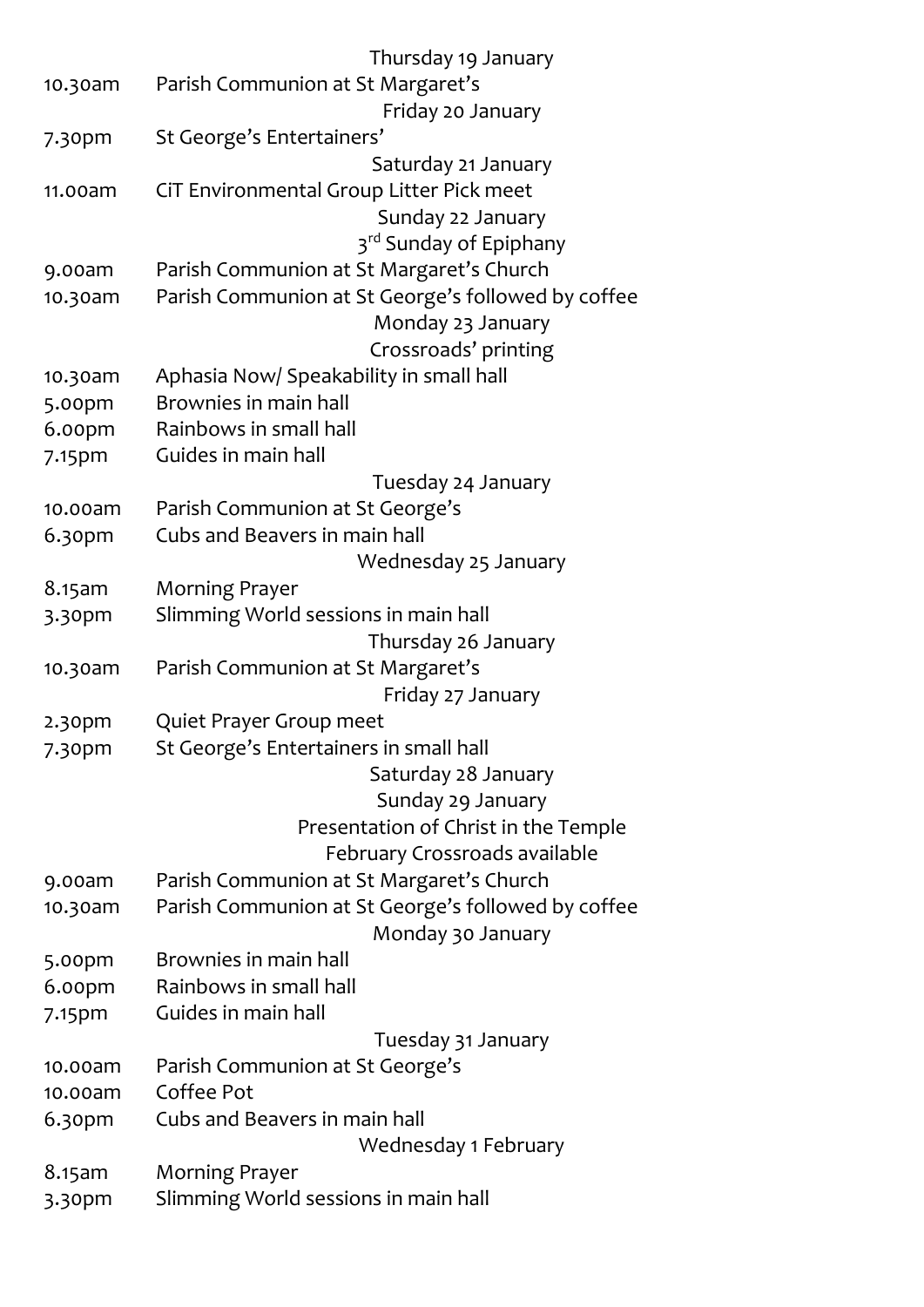|                    | Thursday 2 February                                |
|--------------------|----------------------------------------------------|
| 10.30am            | Parish Communion at St Margaret's Church           |
|                    | Friday 3 February                                  |
| 7.30pm             | St George's Entertainers'                          |
|                    | Saturday 4 February                                |
|                    | Sunday 5 February                                  |
|                    | 4th Sunday before Lent                             |
| 10.30am            | Parish Communion at St George's followed by coffee |
| 10.30am            | Family Praise at St Margaret's                     |
| 5.00pm             | Evensong at St Margaret's                          |
|                    | Monday 6 February                                  |
| 5.00pm             | Brownies in main hall                              |
| 6.00pm             | Rainbows in small hall                             |
| 7.15pm             | Guides in main hall                                |
|                    | Tuesday 7 February                                 |
| 10.00am            | Parish Communion at St George's                    |
| 10.00am            | Coffee Pot                                         |
| 6.30pm             | Cubs and Beavers in main hall                      |
|                    | <b>Wednesday 8 February</b>                        |
| 8.15am             | <b>Morning Prayer</b>                              |
| 3.30pm             | Slimming World sessions in main hall               |
|                    | Thursday 9 February                                |
| 10.30am            | Parish Communion at St Margaret's Church           |
|                    | Friday 10 February                                 |
| $7.3$ opm          | St George's Entertainers'                          |
|                    | Saturday 11 February                               |
|                    | Sunday 12 February                                 |
|                    | 3rd Sunday before Lent                             |
| 9.00am             | Parish Communion at St Margaret's Church           |
| 10.30am            | Parish Communion at St George's followed by coffee |
|                    | Monday 13 February                                 |
|                    | Crossroads article deadline                        |
| 5.00pm             | Brownies in main hall                              |
| 6.00pm             | Rainbows in small hall                             |
| 7.15pm             | Guides in main hall                                |
|                    | Tuesday 14 February                                |
| 10.00am            | Parish Communion at St George's                    |
| 10.00am            | Coffee Pot                                         |
| 6.30pm             | Cubs and Beavers in main hall                      |
|                    | Wednesday 15 February                              |
| 8.15am             | <b>Morning Prayer</b>                              |
| 3.30pm             | Slimming World sessions in main hall               |
| 7.00 <sub>pm</sub> | GAGS Committee meet in Softley Lounge              |
| 7.30pm             | Refresh meet                                       |
|                    |                                                    |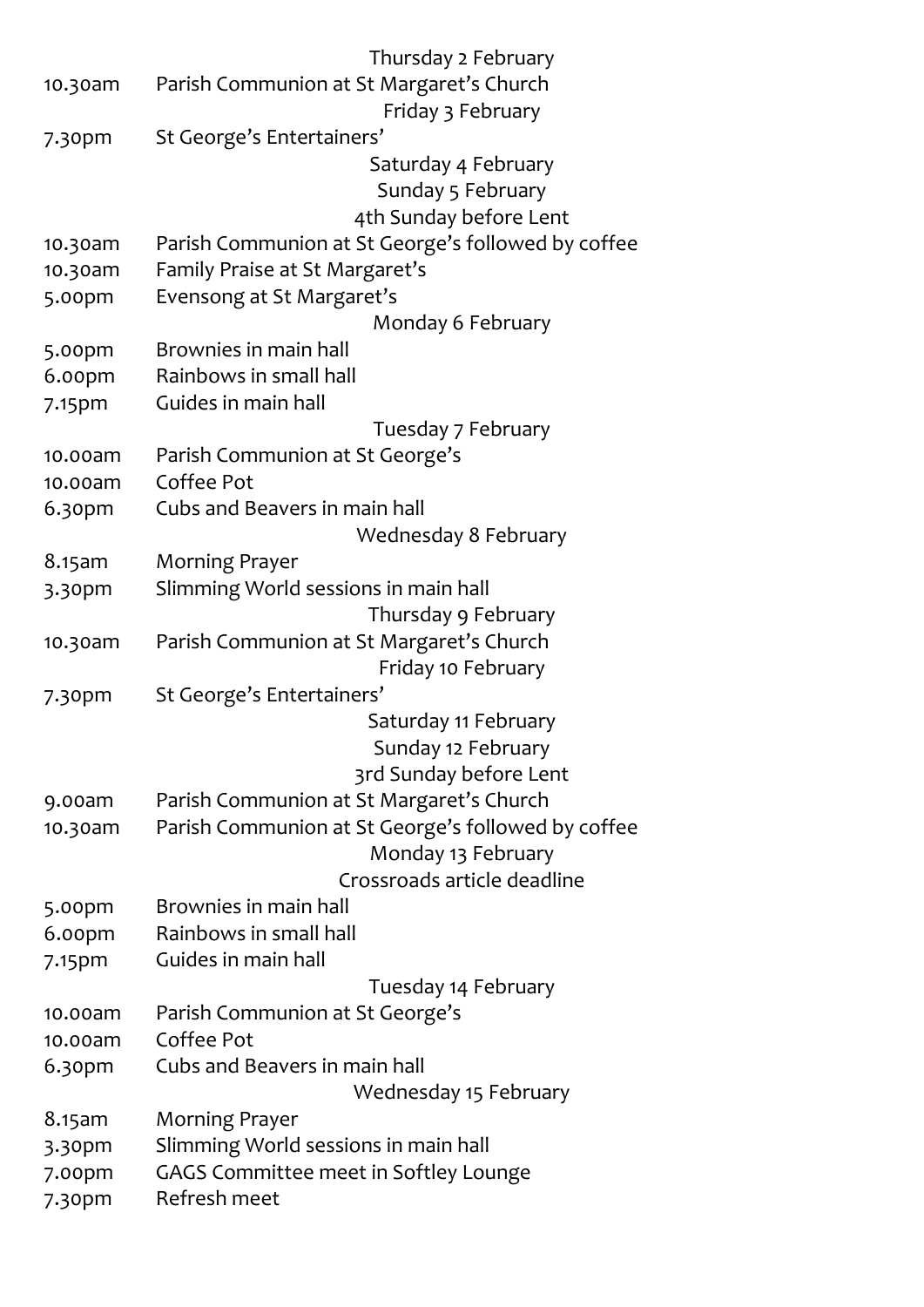|         | Thursday 16 February                               |
|---------|----------------------------------------------------|
| 10.30am | Parish Communion at St Margaret's Church           |
|         | Friday 17 February                                 |
| 7.30pm  | St George's Entertainers'                          |
|         | Saturday 18 February                               |
|         | CiT Environmental Group Litter Pick                |
|         | Sunday 19 February                                 |
|         | 2nd Sunday before Lent                             |
| 10.30am | Parish Communion at St George's followed by coffee |
| 5.00pm  | Evensong at St Margaret's Church                   |
|         | Monday 20 February                                 |
|         | Crossroads' printing                               |
|         | Tuesday 21 February                                |
| 10.00am | Parish Communion at St George's                    |
| 10.00am | Coffee Pot                                         |
|         | Wednesday 22 February                              |
|         | <b>ASH WEDNESDAY</b>                               |
| 8.15am  | <b>Morning Prayer</b>                              |
| 3.30pm  | Slimming World sessions in main hall               |
| 7.00pm  | Ash Wednesday service with Ashing                  |
|         | Thursday 23 February                               |
| 10.30am | Parish Communion at St Margaret's Church           |
|         | Friday 24 February                                 |
| 7.30pm  | St George's Entertainers'                          |
|         | Saturday 25 February                               |
|         | Sunday 26 February                                 |
|         | Sunday next before Lent                            |
|         | March Crossroads available                         |
| 9.00am  | Parish Communion at St Margaret's Church           |
| 10.30am | Parish Communion at St George's followed by coffee |
|         | Monday 27 February                                 |
| 10.30am | Aphasia Now/Speakability in small hall             |
| 5.00pm  | Brownies in main hall                              |
| 6.00pm  | Rainbows in small hall                             |
| 7.15pm  | Guides in main hall                                |
|         | Tuesday 28 February                                |
| 10.00am | Parish Communion at St George's                    |
| 10.00am | Coffee Pot                                         |
| 6.30pm  | Cubs and Beavers in main hall                      |
|         | Wednesday 1 March                                  |
| 8.15am  | <b>Morning Prayer</b>                              |
| 3.30pm  | Slimming World sessions in main hall               |
|         | Thursday 2 March                                   |
| 10.00am | Day Centre in main hall                            |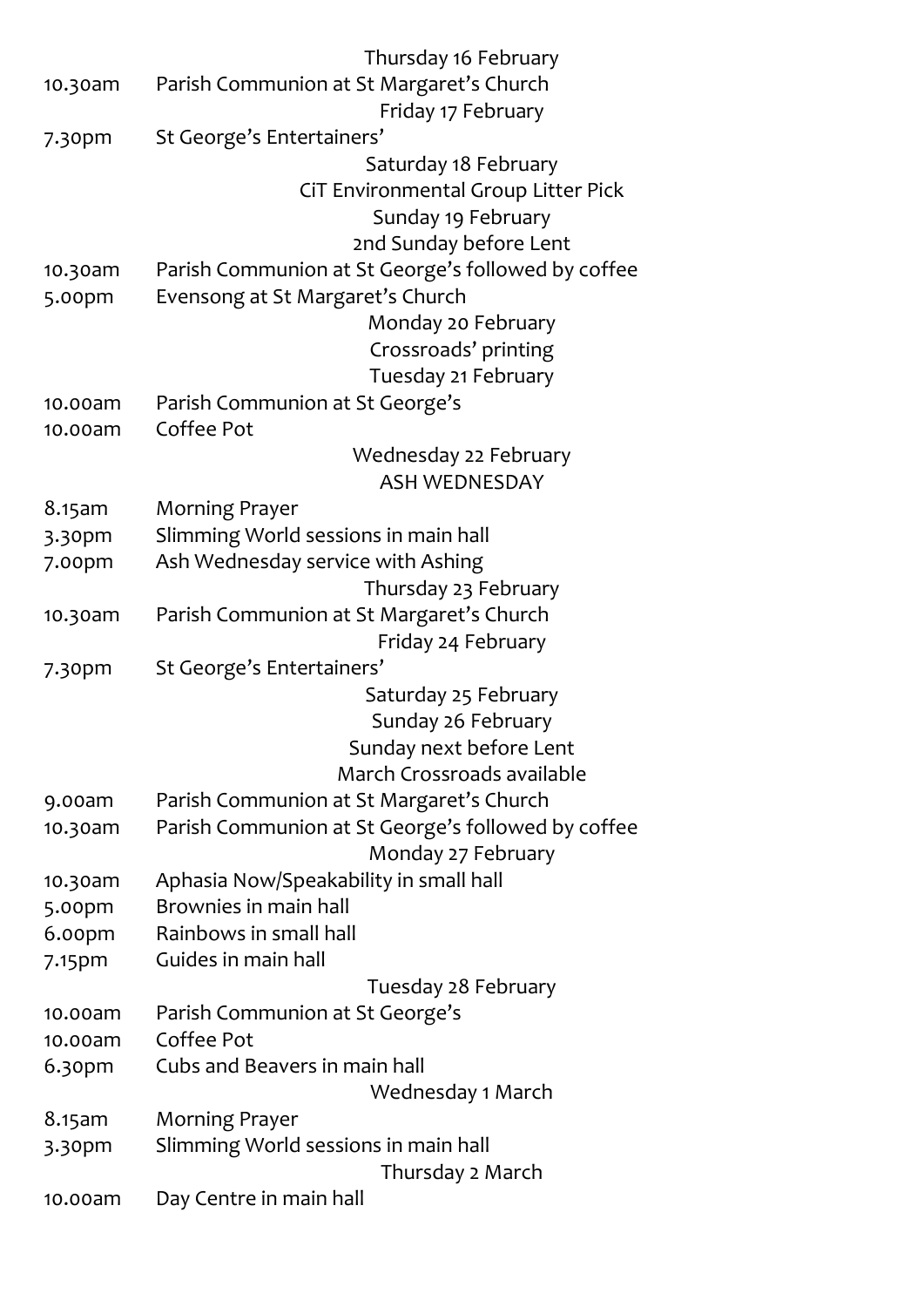| 10.30am           | Parish Communion at St Margaret's Church<br>Friday 3 March                               |
|-------------------|------------------------------------------------------------------------------------------|
|                   | World Day of Prayer<br>St George's Entertainers'                                         |
| 7.30pm            | Saturday 4 March                                                                         |
|                   | Provisional Let Us Entertain You in main hall<br>Provisional date for Entertainers' show |
|                   | Sunday 5 March<br>1 <sup>st</sup> Sunday of Lent                                         |
| 10.30am           | Parish Communion at St George's                                                          |
| 10.30am           | Family Praise at St Margaret's                                                           |
| 5.00pm            | Evensong at St Margaret's                                                                |
|                   | Monday 6 March                                                                           |
| 5.00pm            | Brownies in main hall                                                                    |
| 6.00pm            | Rainbows in small hall                                                                   |
| 7.15pm            | Guides in main hall                                                                      |
|                   | Tuesday 7 March                                                                          |
| 10.00am           | Parish Communion at St George's                                                          |
| 10.00am           | Coffee Pot                                                                               |
| 6.30pm            | Cubs and Beavers in main hall                                                            |
|                   | Wednesday 8 March                                                                        |
| 8.15am            | <b>Morning Prayer</b>                                                                    |
| 2.00pm            | Lent Course                                                                              |
| 3.30pm            | Slimming World sessions in main hall                                                     |
|                   | Thursday 9 March                                                                         |
| 10.00am           | Day Centre in main hall                                                                  |
| 10.30am<br>7.00pm | Parish Communion at St Margaret's Church<br>Lent Course                                  |
|                   | Friday 10 March                                                                          |
| 7.30pm            | St George's Entertainers' in small hall                                                  |
|                   | Saturday 11 March                                                                        |
|                   | Sunday 12 March                                                                          |
|                   | 2 <sup>nd</sup> Sunday of Lent                                                           |
| 9.00am            | Parish Communion at St Margaret's Church                                                 |
| 10.30am           | Parish Communion at St George's Church                                                   |
|                   | Monday 13 March                                                                          |
|                   | April Crossroads deadline                                                                |
| 5.00pm            | Brownies in main hall                                                                    |
| 6.00pm            | Rainbows in small hall                                                                   |
| 7.15pm            | Guides in main hall                                                                      |
|                   | Tuesday 14 March                                                                         |
| 10.00am           | Parish Communion at St George's                                                          |
| 10.00am           | Coffee Pot                                                                               |
| $2.3$ opm         | Mothers' Union in small hall                                                             |
|                   |                                                                                          |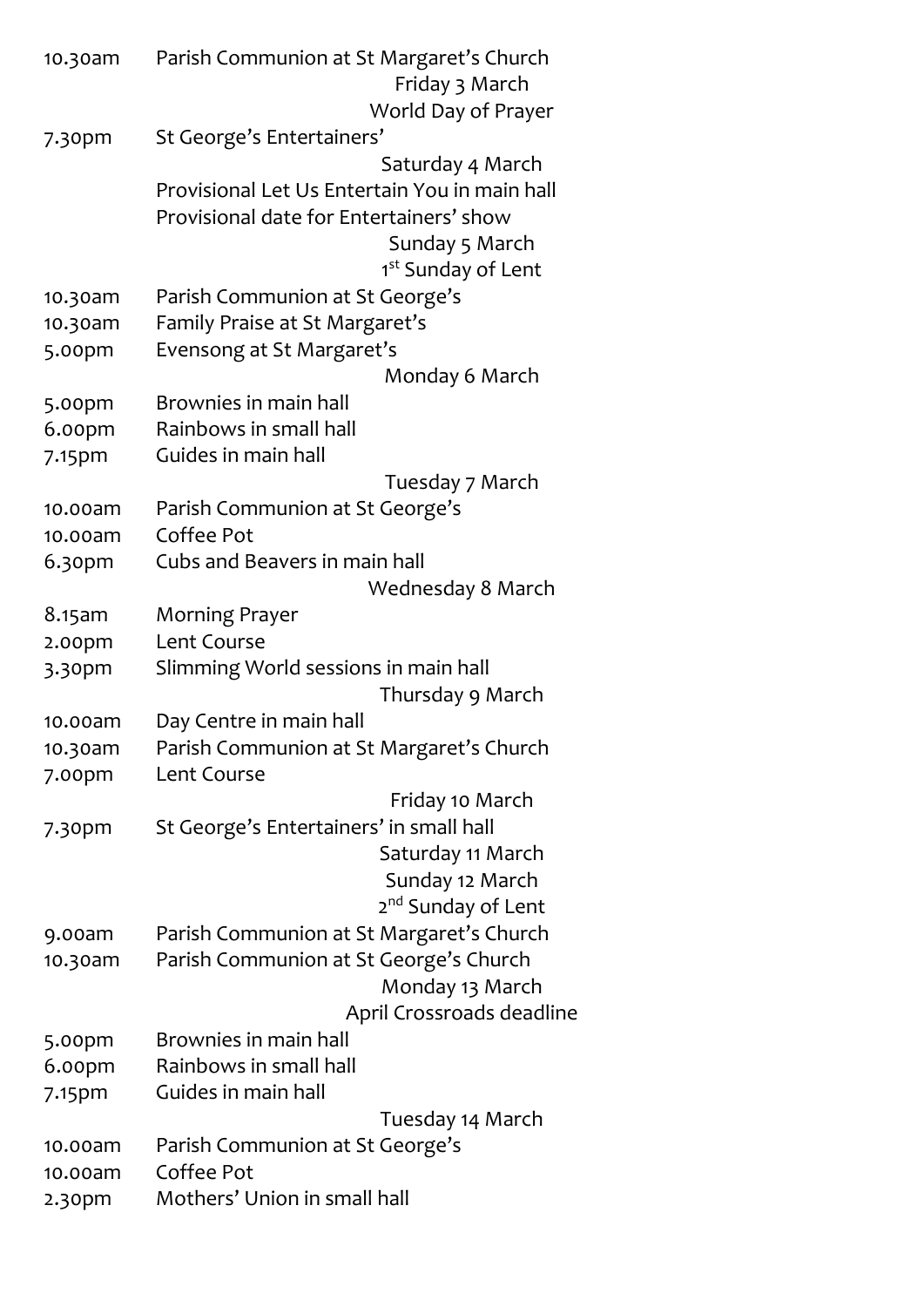| 6.30pm           | Cubs and Beavers in main hall                 |
|------------------|-----------------------------------------------|
|                  | Wednesday 15 March                            |
| 8.15am           | Morning Prayer                                |
| 2.00pm           | Lent Course                                   |
| 3.30pm           | Slimming World sessions in main hall          |
| 7.30pm           | Refresh meet                                  |
|                  | Thursday 16 March                             |
| 10.00am          | Day Centre in main hall                       |
| 10.30am          | Parish Communion at St Margaret's Church      |
| 7.00pm           | Lent Course                                   |
| 7.30pm           | Charter Band rehearsal in small hall          |
|                  | Friday 17 March                               |
| 7.00pm           | St George's Entertainers' in main hall        |
|                  | Saturday 18 March                             |
|                  | CiT Environmental Group Litter Pick meet at ? |
|                  | Sunday 19 March                               |
|                  | 3 <sup>rd</sup> Sunday of Lent                |
|                  | <b>MOTHERING SUNDAY</b>                       |
| 10.30am          | Parish Communion at St George's Church        |
| 5.00pm           | Evensong at St Margaret's Church              |
|                  | Monday 20 March                               |
|                  | Crossroads' printing<br>Brownies in main hall |
| 5.00pm<br>6.00pm | Rainbows in small hall                        |
| 7.15pm           | Guides in main hall                           |
|                  | Tuesday 21 March                              |
| 10.00am          | Parish Communion at St George's               |
| 10.00am          | Coffee Pot                                    |
| 6.30pm           | Cubs and Beavers in main hall                 |
|                  | Wednesday 22 March                            |
| 8.15am           | <b>Morning Prayer</b>                         |
| 2.00pm           | Lent Course                                   |
| 3.30pm           | Slimming World sessions in main hall          |
|                  | Thursday 23 March                             |
| 10.00am          | Day Centre in main hall                       |
| 10.30am          | Parish Communion at St Margaret's Church      |
| 7.00pm           | Lent Course                                   |
| 7.30pm           | Charter Band rehearsal in small hall          |
|                  | Friday 24 March                               |
| $7.3$ opm        | St George's Entertainers' meet in small hall  |
|                  | Saturday 25 March                             |
|                  | Clocks go forward tonight                     |
|                  | Sunday 26 March                               |
|                  | 4 <sup>th</sup> Sunday of Lent                |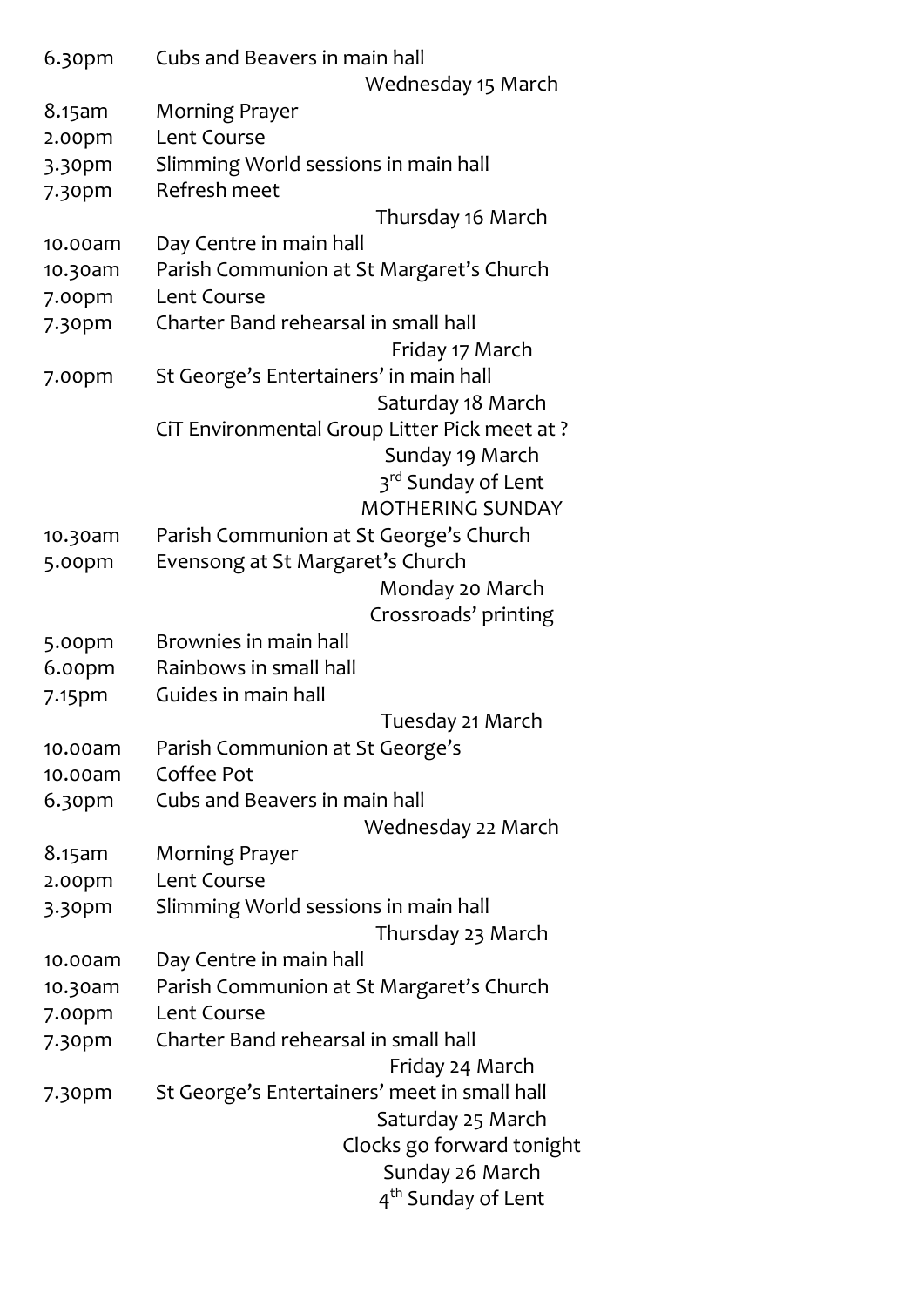|           | April Crossroads available                                        |
|-----------|-------------------------------------------------------------------|
| 9.00am    | Parish Communion at St Margaret's                                 |
| 10.30am   | Parish Communion at St George's                                   |
| 4.30pm    | Charles' Igbo group meet in small hall and Softley Lounge         |
|           | Monday 27 March                                                   |
| 10.30am   | Aphasia Now in small hall                                         |
| 5.00pm    | Brownies in main hall                                             |
| 6.00pm    | Rainbows in small hall                                            |
| 7.15pm    | Guides in main hall                                               |
|           | Tuesday 28 March                                                  |
| 10.00am   | Parish Communion at St George's                                   |
| 10.00am   | Coffee Pot                                                        |
|           | Wednesday 29 March                                                |
| 8.15am    | <b>Morning Prayer</b>                                             |
| 2.00pm    | Lent Course                                                       |
| 3.30pm    | Slimming World sessions in main hall                              |
|           | Thursday 30 March                                                 |
| 10.00am   | Day Centre in main hall                                           |
| 10.30am   | Parish Communion at St Margaret's                                 |
| 7.00pm    | Lent Course                                                       |
| 7.30pm    | Charter Band rehearsal in small hall                              |
|           | Friday 31 March                                                   |
| $7.3$ opm | St George's Entertainers' meet in small hall                      |
|           | Saturday 1 April                                                  |
|           | Sunday 2 April                                                    |
|           | Holy Week starts                                                  |
|           | <b>PALM SUNDAY</b>                                                |
|           | Deadline day for the receiving of APCM reports?                   |
| 9.00am    | Palm Sunday Parish Communion at St Margaret's                     |
| 10.30am   | Palm Sunday Parish Communion at St George's                       |
|           | Monday 3 April                                                    |
|           | Schools off                                                       |
|           | Tuesday 4 April                                                   |
| 10.00am   | Parish Communion at St George's followed by Stations of the Cross |
| 10.00am   | Coffee Pot                                                        |
|           | <b>Wednesday 5 April</b>                                          |
| 8.15am    | <b>Morning Prayer</b>                                             |
| 2.00pm    | Lent Course                                                       |
| 3.30pm    | Slimming World sessions in main hall                              |
|           | Thursday 6 April                                                  |
|           | <b>MAUNDY THURSDAY</b>                                            |
| 10.30am   | Day Centre meet in small hall                                     |
| 10.30am   | Maundy Thursday Parish Communion at St Margaret's                 |
| 7.00pm    | Maundy Thursday Parish Communion at St George's                   |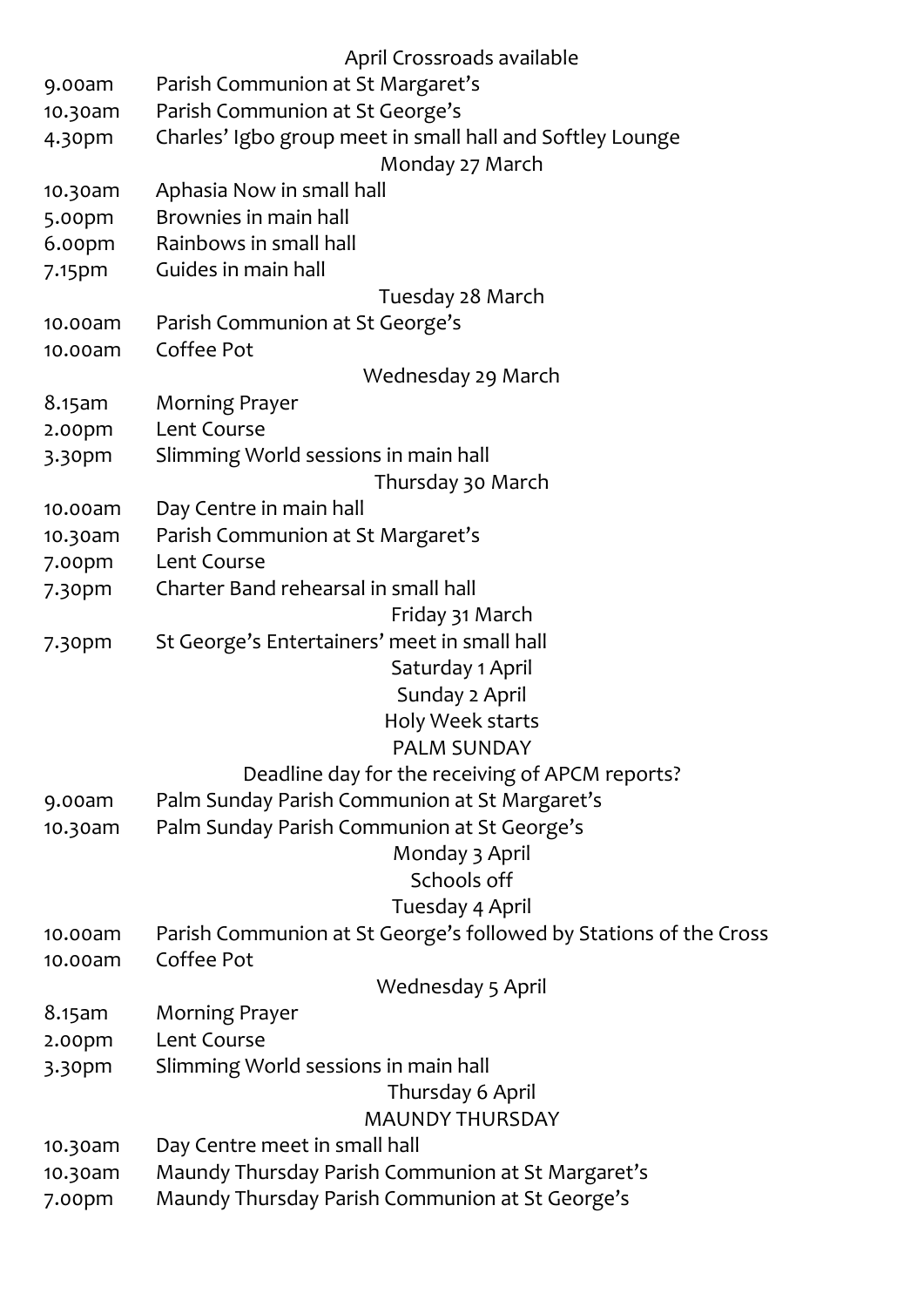|                    | followed by Lent Course                       |
|--------------------|-----------------------------------------------|
| 7.30pm             | Charter Band rehearsal in small hall          |
|                    | Friday 7 April                                |
|                    | <b>GOOD FRIDAY</b>                            |
|                    | <b>CiT Walk of Witness</b>                    |
|                    | Saturday 8 April                              |
|                    | <b>EASTER EVE</b>                             |
| 8.30pm             | Easter Vigil at St Margaret's                 |
|                    | Holy week ends                                |
|                    | Sunday 9 April                                |
|                    | <b>EASTER DAY</b>                             |
| 9.00am             | Easter Day Parish Communion at St Margaret's  |
| 10.30am            | Easter Day Parish Communion at St George's    |
| 10.30am            | Easter Day Family Praise at St Margaret's     |
|                    | Monday 10 April                               |
| 10.30am            | Aphasia meet in small hall                    |
|                    | Tuesday 11 April                              |
| 10.00am            |                                               |
| 10.00am            | Parish Communion at St George's<br>Coffee Pot |
|                    | Mothers' Union meet in small hall             |
| 2.30 <sub>pm</sub> |                                               |
|                    | Wednesday 12 April                            |
| 8.15am             | <b>Morning Prayer</b>                         |
| 3.30pm             | Slimming World sessions in main hall          |
|                    | Thursday 13 April                             |
|                    | Church Magazine, Crossroads' article deadline |
| 10.00am            | Parish Communion at St Margaret's             |
| 10.30am            | Day Centre meet in small hall                 |
| 7.00pm             | Parish Communion at St George's               |
| 7.30pm             | Charter Band rehearsal in small hall          |
|                    | Friday 14 April                               |
|                    | Saturday 15 April                             |
|                    | Sunday 16 April                               |
| 9.00am             | Parish Communion at St Margaret's             |
| 10.30am            | Parish Communion at St George's               |
| 10.30am            | Family Praise at St Margaret's                |
|                    | Monday 17 April                               |
| 5.00pm             | Brownies in main hall                         |
| 6.00pm             | Rainbows in small hall                        |
| 7.15pm             | Guides in main hall                           |
|                    | Tuesday 18 April                              |
| 10.00am            | Parish Communion at St George's               |
| 10.00am            | Coffee Pot                                    |
| 6.30pm             | Cubs and Beavers in main hall                 |
|                    | Wednesday 19 April                            |
|                    |                                               |